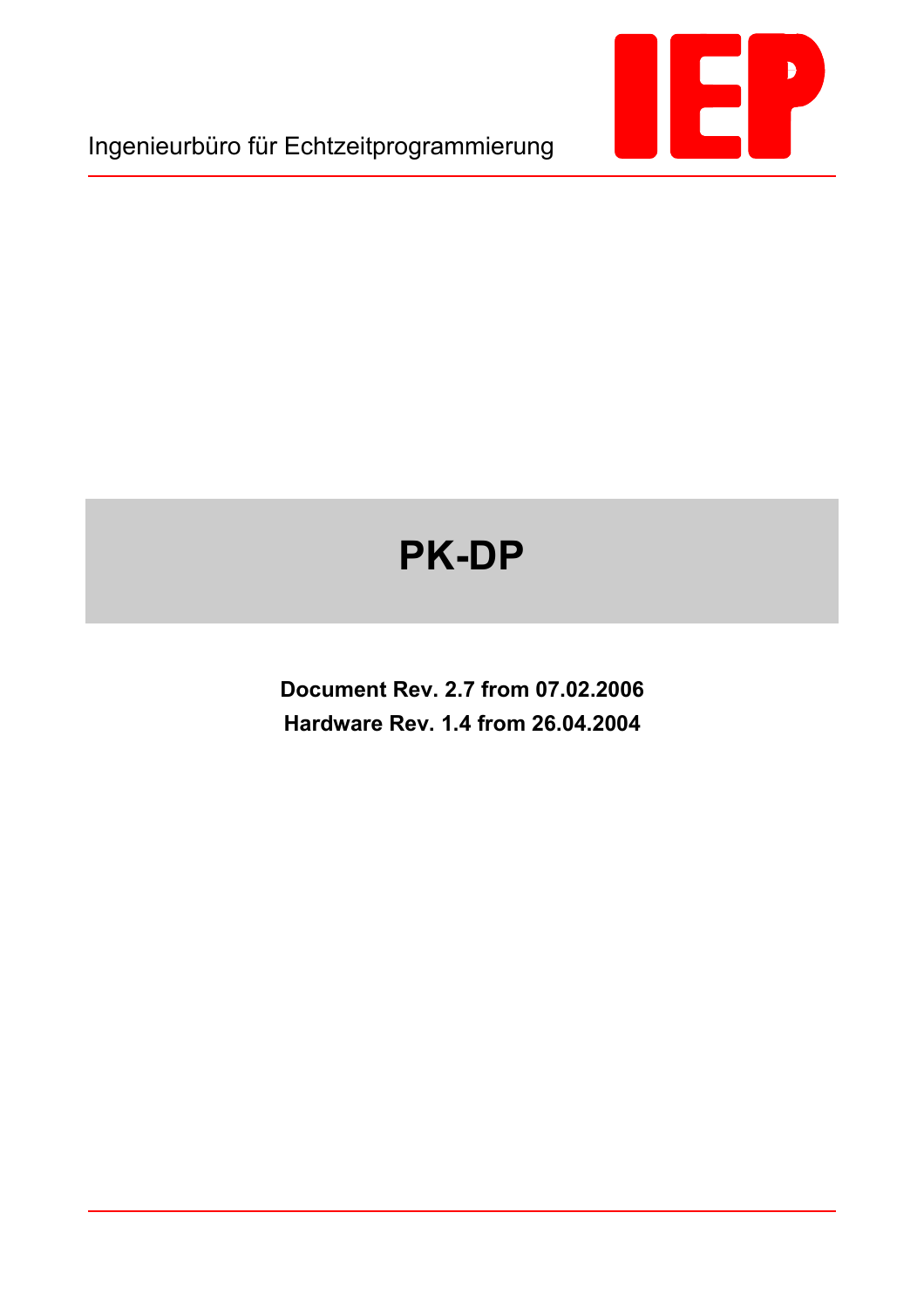# **Table of contents**

| 1            |                                                   |                |
|--------------|---------------------------------------------------|----------------|
|              | 1.1 Handling                                      | 4              |
|              | 1.2 Installation                                  | 4              |
|              | 1.3 Explanation                                   | 4              |
|              | 1.4 Repairs                                       | 4              |
| $\mathbf{2}$ |                                                   |                |
|              | 2.1 Ambient conditions                            | 5              |
|              | 2.2 Connections                                   | 5              |
| 3            |                                                   |                |
|              | 3.1 Housing                                       | 6              |
|              | 3.2 Installation                                  | 6              |
|              | 3.3 Voltage supply                                | $\overline{7}$ |
|              | 3.4 Setting up the Profibus address               | 7              |
|              | 3.5 Connectors                                    | 7              |
|              | 3.5.1 Profibus connection                         | 7              |
|              | 3.5.2 Serial interfaces                           | $\overline{7}$ |
| 4            |                                                   |                |
|              | 4.1 Connector assignment for voltage supply       | 8              |
|              | 4.2 Connector assignment for Profibus connection  | 8              |
|              | 4.3 Connector assignment of the serial interfaces | 8              |
|              | 4.4 Meaning of the LED's                          | 9              |
|              | 4.4.1 Supply voltage LED                          | 9              |
|              | 4.4.2 Operating condition LED's                   | 9              |
| 5            |                                                   |                |
|              | 5.1 Parameter                                     | 11             |
|              | 5.1.1 Handshake                                   | 11             |
|              | 5.1.2 Reading from input data                     | 11             |
|              | 5.2 Characteristics of the ASCII drivers          | 11             |
|              | 5.2.1 ASCII driver with Idle time end recognition | 11             |
|              | 5.2.2 ASCII driver constant length                | 12             |
|              | 5.2.3 ASCII driver stop character                 | 12             |
|              | 5.2.4 ASCII driver starting/stop character        | 12             |
| 6            | Start-up software                                 | 13             |
|              | 6.1 PK-DP configuration                           | 13             |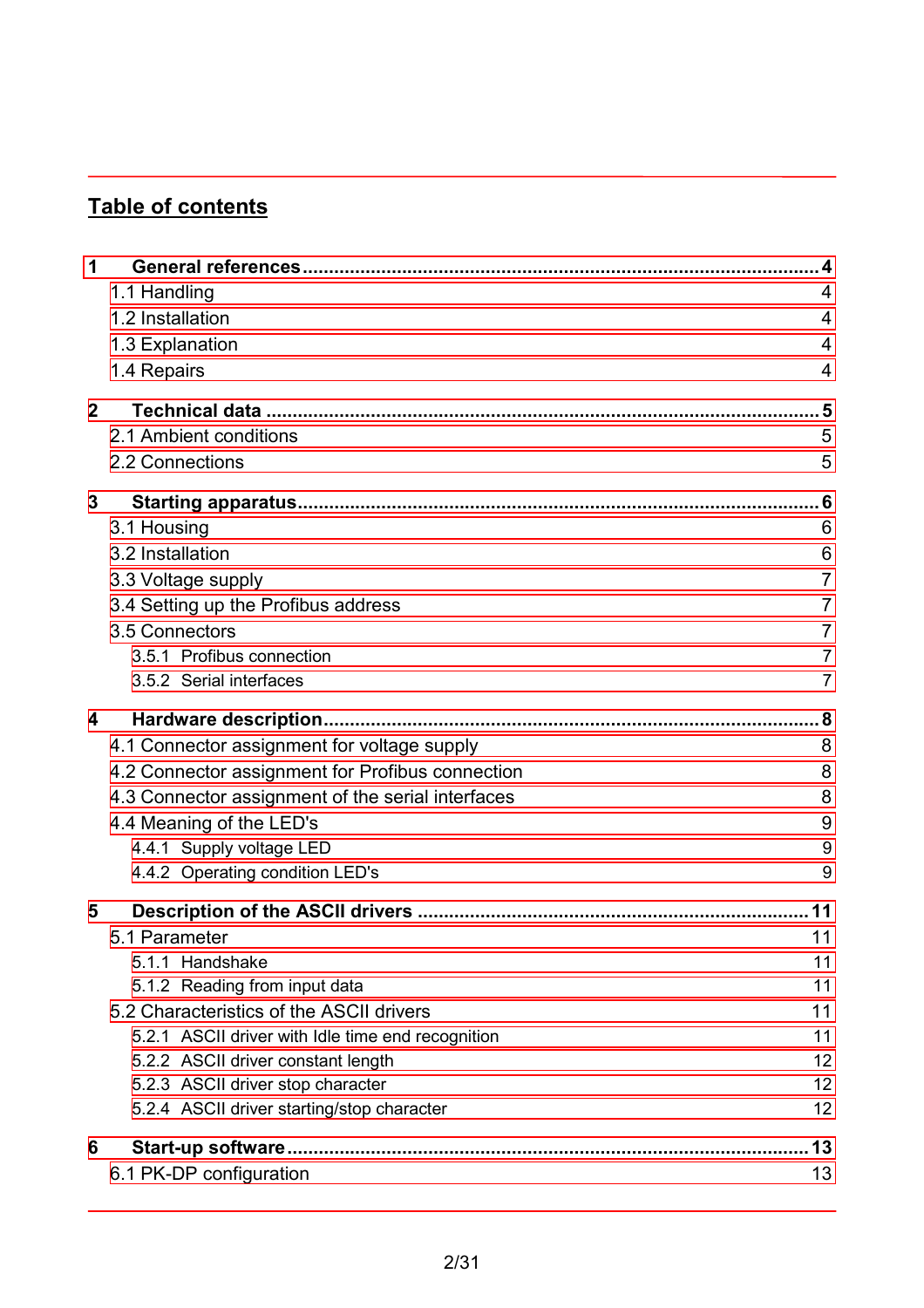| 9              | Trouble shooting                         | 31 |
|----------------|------------------------------------------|----|
|                | 8.2.2 Specific parameters of the PK-DP   | 28 |
|                | 8.2.1 Bus scope parameter                | 27 |
|                | 8.2 Parameter telegram                   | 27 |
|                | 8.1 Configuration telegram               | 27 |
| 8              |                                          | 27 |
|                | 7.1 Debug version of the firmware        | 25 |
| $\overline{7}$ |                                          | 24 |
|                | 6.4 References to communication          | 22 |
|                | 6.3.3 Examples of the data communication | 15 |
|                | 6.3.2 Structure of the control byte      | 14 |
|                | 6.3.1 Structure of the data telegram     | 14 |
|                | 6.3 Communication DP master <-> PK-DP    | 14 |
|                | 6.2 PK-DP parameterisation               | 13 |
|                |                                          |    |

Revision list:

| Rev. | Date       | Na. | Change                                                 |
|------|------------|-----|--------------------------------------------------------|
| 1.0  | 20.09.2001 | Ko  | Production                                             |
| 1.1  | 12.04.2002 | Κo  | div. Additions                                         |
| 1.2  | 03.07.2003 | Ko  | Error corrects                                         |
| 1.3  | 05.09.2003 | Ko  | LED's supplements (chapter 4.4),                       |
|      |            |     | Description of the ASCII-drivers (chapter 5)           |
| 1.4  | 19.09.2003 | Ko  | Supplements communication references (chapter 6.4),    |
|      |            |     | Firmware update (chapter 7)                            |
| 1.5  | 29.09.2003 | Ko  | Div. Additions                                         |
| 1.6  | 10.10.2003 | Ko  | Adjustment on firmware 2.0 (support COM1/2)            |
| 1.7  | 14.10.2003 | Ko  | Parameter data length on 32 shortened, S5 cannot more! |
| 1.8  | 15.10.2003 | Ko  | Update is always made by COM 2                         |
| 1.9  | 31.03.2004 | Ko  | Problem treatment extends                              |
| 2.0  | 15.04.2004 | Ko  | Description for the receiving of data improves         |
| 2.1  | 12.05.2004 | Ko  | S-command at the update and History supplements        |
| 2.2  | 25.05.2004 | Ko  | <b>FAQ</b> extends                                     |
| 2.3  | 28.05.2004 | Ko  | Description of parity was unclear (even and odd)       |
| 2.4  | 23.07.2004 | Ko  | Adjustment for hardware Rev. 1.4                       |
| 2.5  | 30.09.2004 | Ko  | PK-DP transmits only after "speech" data               |
| 2.6  | 01.06.2005 | Ko  | Typing error corrects                                  |
| 2.7  | 30.08.2005 | Ko  | English version                                        |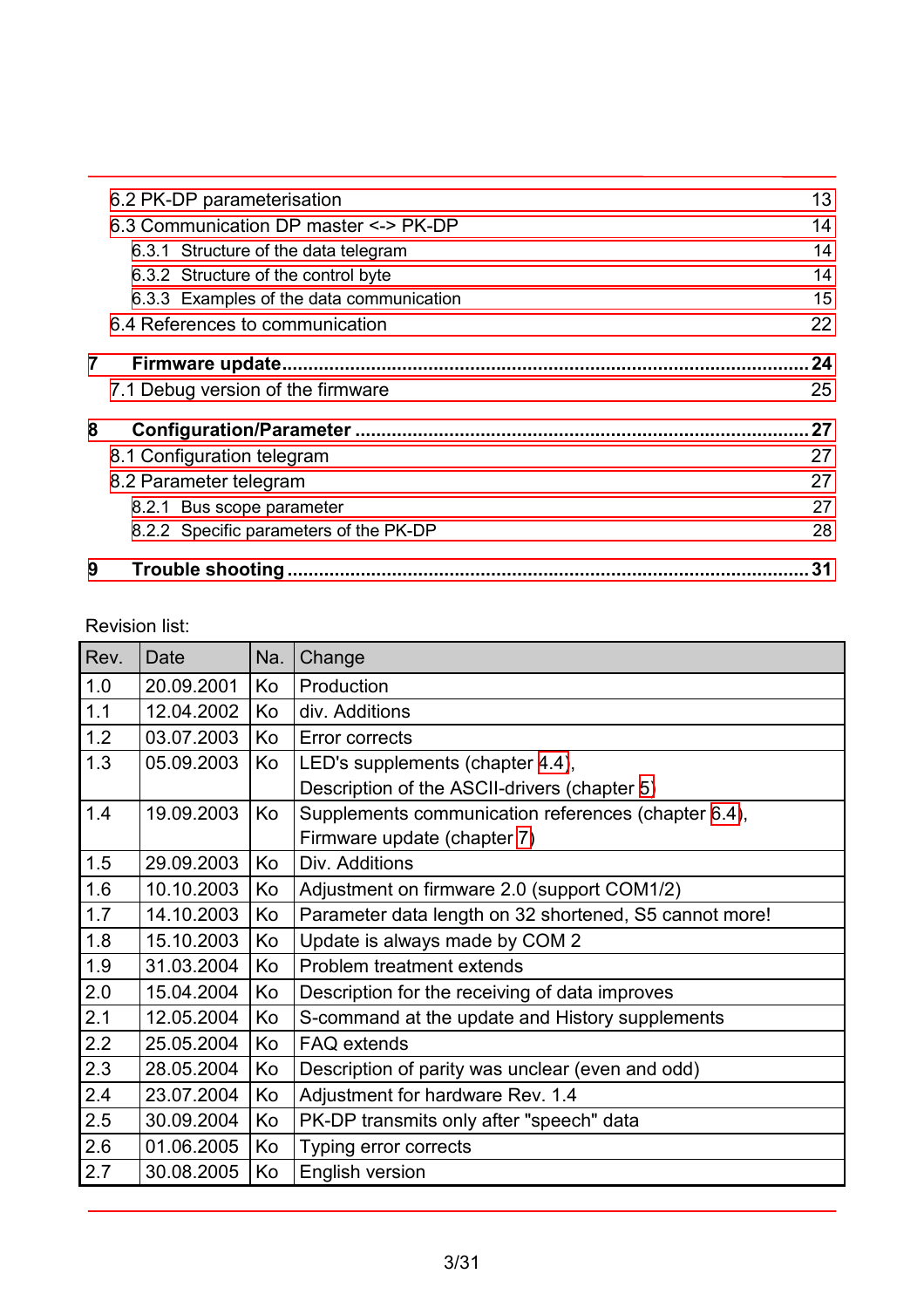# <span id="page-3-0"></span>**1 General references**

#### **1.1 Handling**

- 1. First please read carefully this documentation before you unpack the hardware and switch on. You save time and avoid problems.
- 2. Please consider the precautionary measures during the handling of electrostatically endangered hardware.
- 3. If the hardware contains batteries, do not put it on electrically conductive underlays. The battery could be shortet and caused damage.
- 4. Please make sure that the specified temperature range will not leave.

#### **1.2 Installation**

- 1. Examine whether all Jumpers are set according to your application.
- 2. Switch the voltage supply off, before you make a connection.
- 3. If you are safe that all connections are correctly installed switch on the supply voltage.

#### **1.3 Explanation**

We reserve ourselves the right to make changes, which serve an improvement of the circuit or the product, without special references. Despite careful control no adhesion can be taken over for the correctness of the data, connection diagrams, programs given here and descriptions. The suitability of the product for a certain targeted application is not assured.

#### **1.4 Repairs**

If the product should be defective, then send it back freely in suitable packing with the following description to us:

- Error description
- Did the error arise only under certain conditions?
- What was attached?
- How did the attached signals look?
- Warranty repair or not?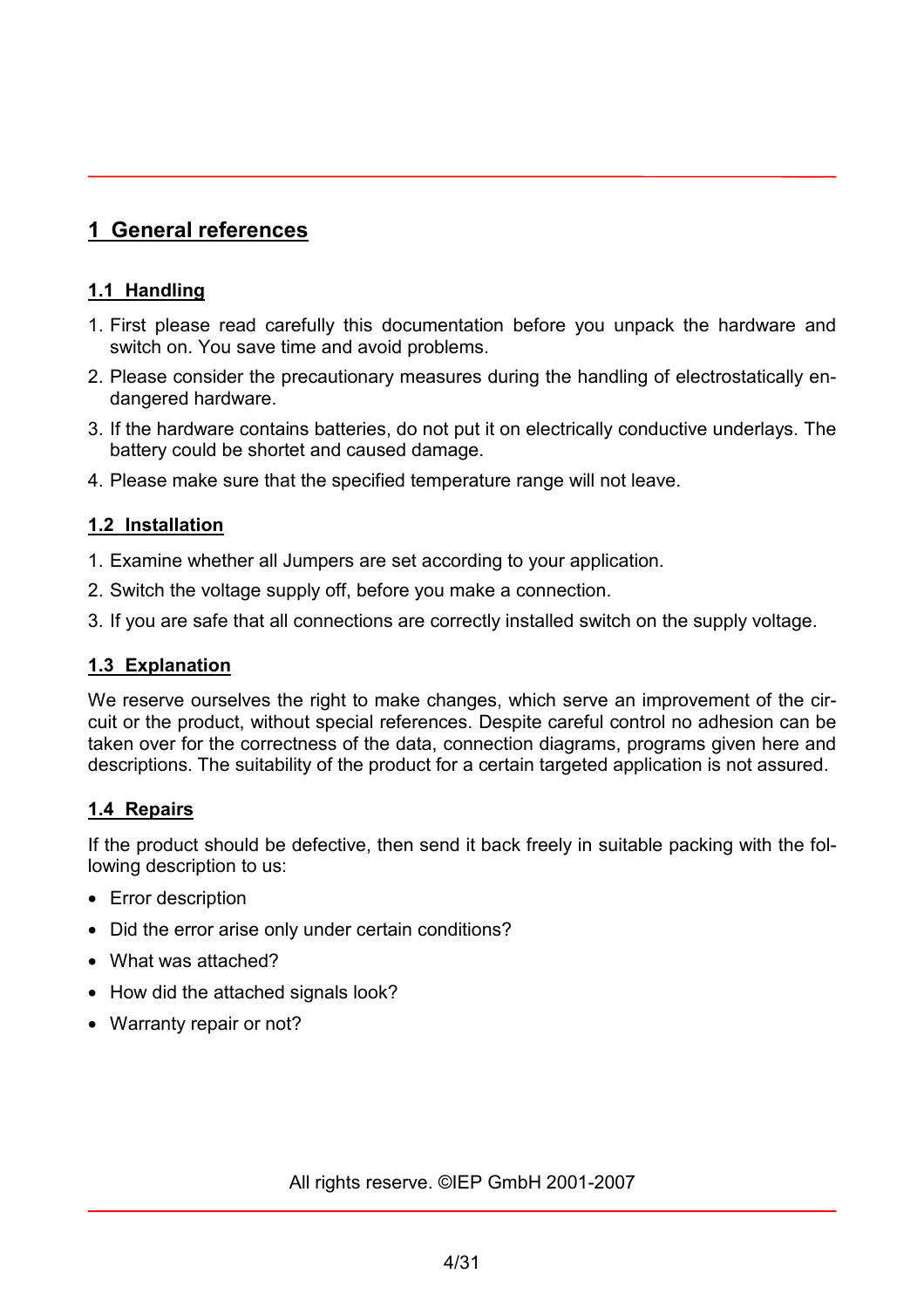# <span id="page-4-0"></span>**2 Technical data**

# **2.1 Ambient conditions**

| Ambient temperature (normal operation) | $0-50 °C$                |
|----------------------------------------|--------------------------|
| Ambient temperature (storage)          | -20-85 $\circ$ C         |
| rel. humidity                          | max. 95%, non-condensing |
| Height                                 | $-300m$ to $+3000m$      |

## **2.2 Connections**

| Supply voltage:     | 12-36 V DC, max. 0.2 A, typ.: 24 Volt/0,1 A                                                                                                                      |
|---------------------|------------------------------------------------------------------------------------------------------------------------------------------------------------------|
| Profibus DP Slave:  | all baud rates up to 12 MBaud, automatic recognition<br>Variable I/O range from 2-80 data items<br>Over GSD file freely configurable ASCII-driver or programming |
|                     | of own drivers for special protocols possible<br>Configuration by the DP master, no extra configuration program<br>necessary                                     |
| serial connections: | 1 serial RS-232 interface 5-wire, up to 57600 KBaud<br>1 serial RS-232 interface 5-wire alternatively also as RS-485 or<br>RS-422, up to 76800 KBaud             |
| Housing:            | 112x112x50 mm, for DIN rail assembly                                                                                                                             |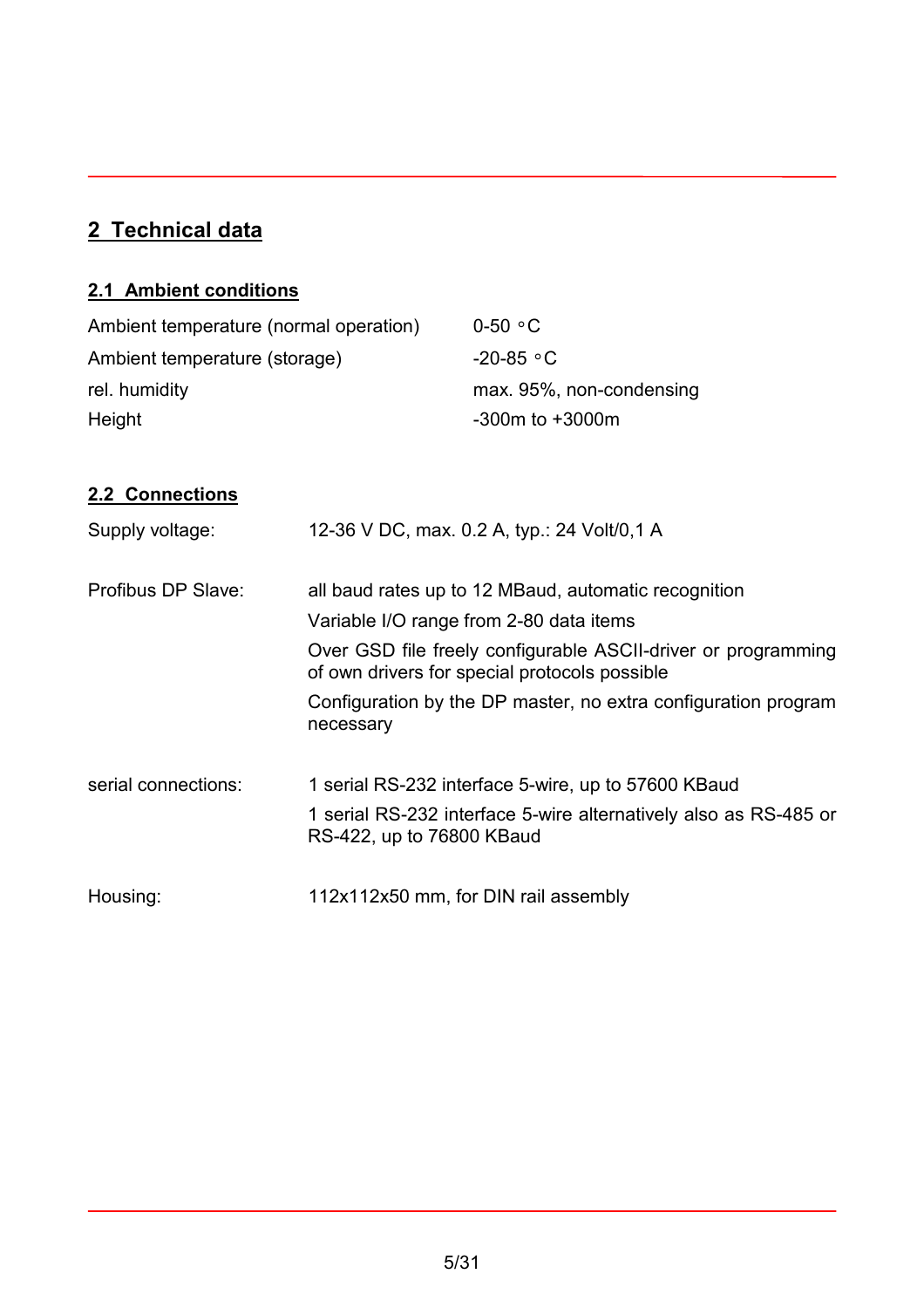## <span id="page-5-0"></span>**3 Starting apparatus**

The PK-DP interface converter makes communication of a PROFIBUS-DP-Master with one or two field devices with serial interface possible. The data between DP master and PK-DP exchanged in the form of telegrams resp. telegram fragments over a data channel. The size of the data channel can be varied by configuration and be adapted to the telegram length and the available I/O range of the DP master. The data channel consists of a sending and a receiving channel.

The PK-DP can be easily installed, configured and parameterized. An additional configuration program is not necessary. The configuration is exclusively made by the PROFIBUS-DP master.



#### **3.1 Housing**

The PK-DP has a 112 x 112 x 50 mm large housing. The housing can be snapped on commercial DIN rails.

#### **3.2 Installation**

The PK-DP is intended for the installation in switchgear cabinets or similar EMV close housings. The wiring is to be accomplished EMC compatible with shielded cables. Use as bus cables only special bifilar, twisted and shielded PROFIBUS cable. Only then the high transmission rates are guaranteed. Data to cable lengths with the PROFIBUS you find in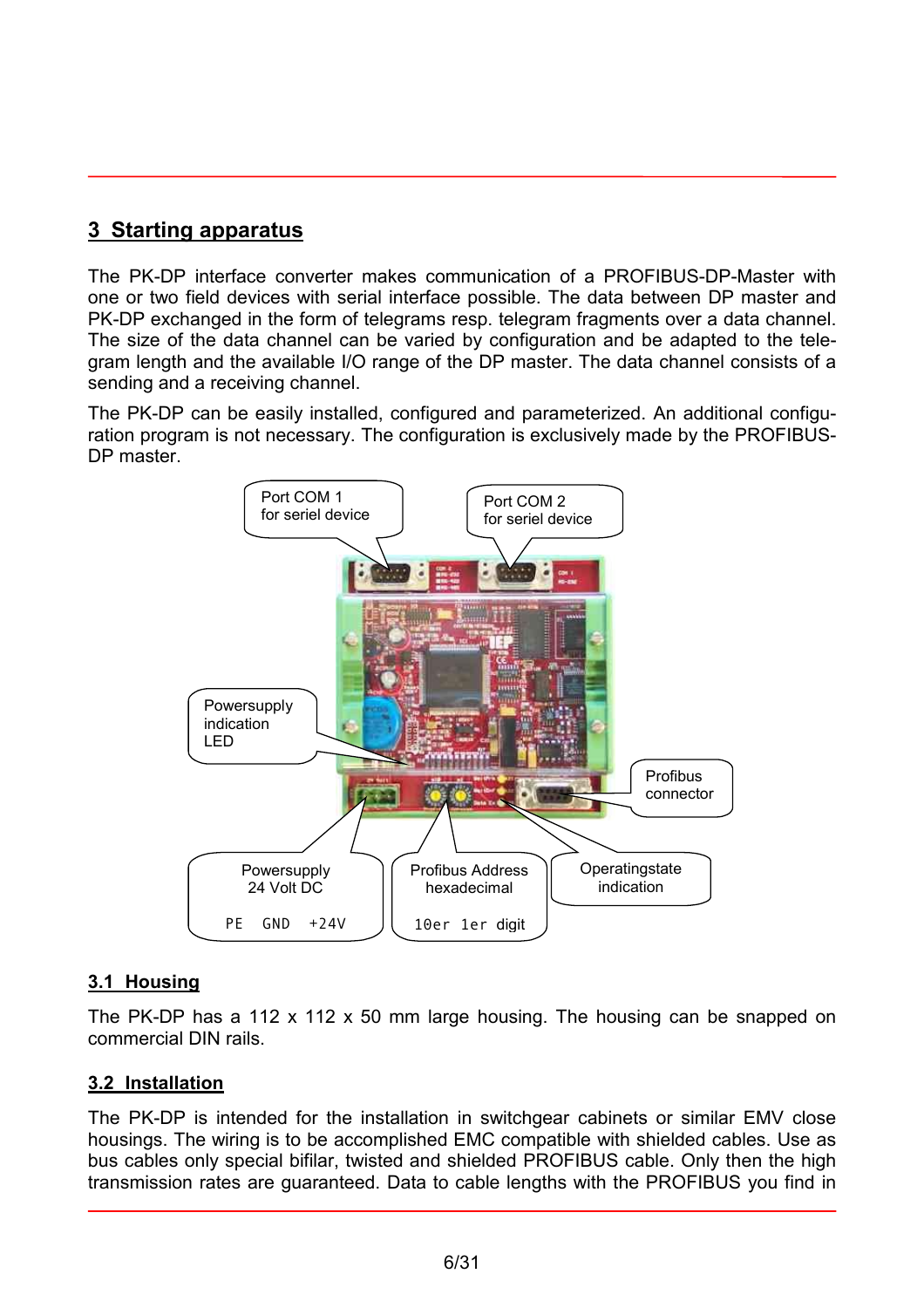<span id="page-6-0"></span>your DP master manual. Use terminal resistances, if the PK-DP at the beginning or at the end of the PROFIBUS line is. If they are missing, you can have disturbances in the data communication as well as damage on other bus participants. Use only PROFIBUS plugs, where the terminating resistor is already integrated.

#### **3.3 Voltage supply**

Attach the cables for voltage supply, mass and ground wire to the characterized connecting terminals. Consider the polarity of voltage supply. The PK-DP is protected against reverse polarity, but must be attached however with correctly polarized for a troublefree oparation.

The permissible voltage range amounts from 12-36 V DC, max. 0.2 A. At 24 V the PK-DP needs circa 0.1 A. Pay attention to a good grounding of the PK-DP.

#### **3.4 Setting up the Profibus address**

The address of the PK-DP can be adjusted over the two HEX switches. The right switch sets up the ones column, the left the tens column. **The address switch works hexadecimal.**

The attitude of e.g. left=4 and right=2 results in the hexadecimal address 0x42, converted 66 in decimal notation.

The permissible address range amounts from 1 to 126 (0x7E). From practical considerations only addresses between 1 to 123 (0x7B) should be used. The address 0 is used internally for the software update.

Please note that the adjusted address is read in only when the PK-DP is starting. If you have change the address, you must separate the PK-DP from voltage supply, in order to read the address in.  $\sqrt{\frac{1}{2}}$ 

#### **3.5 Connectors**

#### **3.5.1 Profibus connection**

The profibus connection is according to standard 9-Pin SubD plug. The profibus interface is galvanically separate from the residue of the PK-DP. Use as bus cables only special bifilar, twisted and shielded PROFIBUS cable as well as the pertinent plugs.

#### **3.5.2 Serial interfaces**

The serial interfaces are 9-Pin SubD plugs. The assignment of the RS-232 port is PC compatible. Use high-quality shielded cables to avoid EMC problems.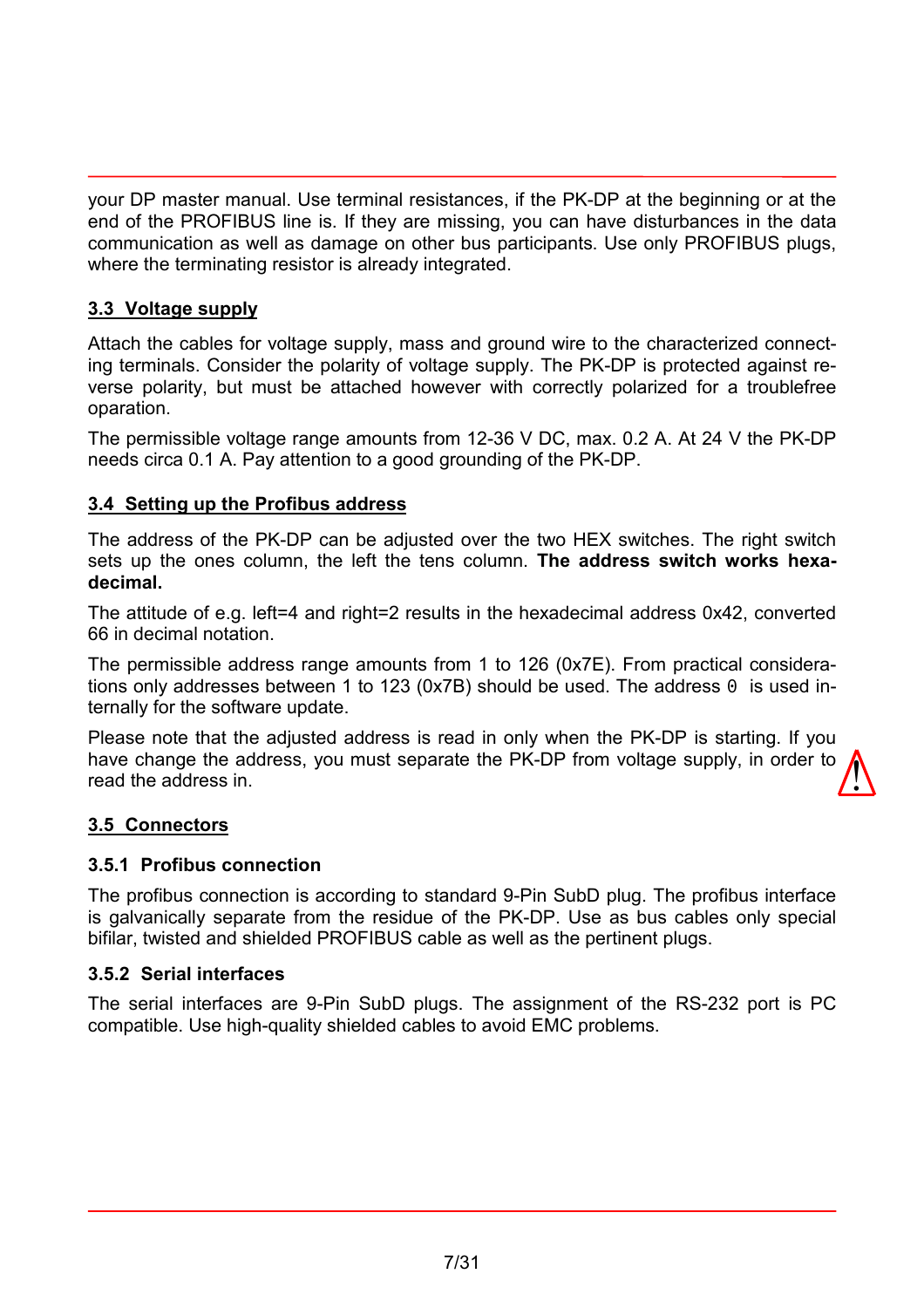# <span id="page-7-0"></span>**4 Hardware description**

#### **4.1 Connector assignment for voltage supply**

The voltage supply connector is a 3-Pin plug connector e.g. from Phoenix Contact version FRONT MSTB 2,5/3-ST-5,08. Assignment:



#### **4.2 Connector assignment for Profibus connection**

The Profibus connection is a 9-Pin SubD plug with the following assignment (according to IEC 61158):



The RTS line is routed over a 330  $\Omega$  resistor. The Vcc line may loaded with max. 10 mA. Both lines may not be shortet and/or be loaded beyond their limits. Malfunctions as well as permanent damage are the result.  $\sqrt{\frac{1}{2}}$ 

#### **4.3 Connector assignment of the serial interfaces**

The interface COM 1 is varied depending upon assembly. Assignment RS-232:

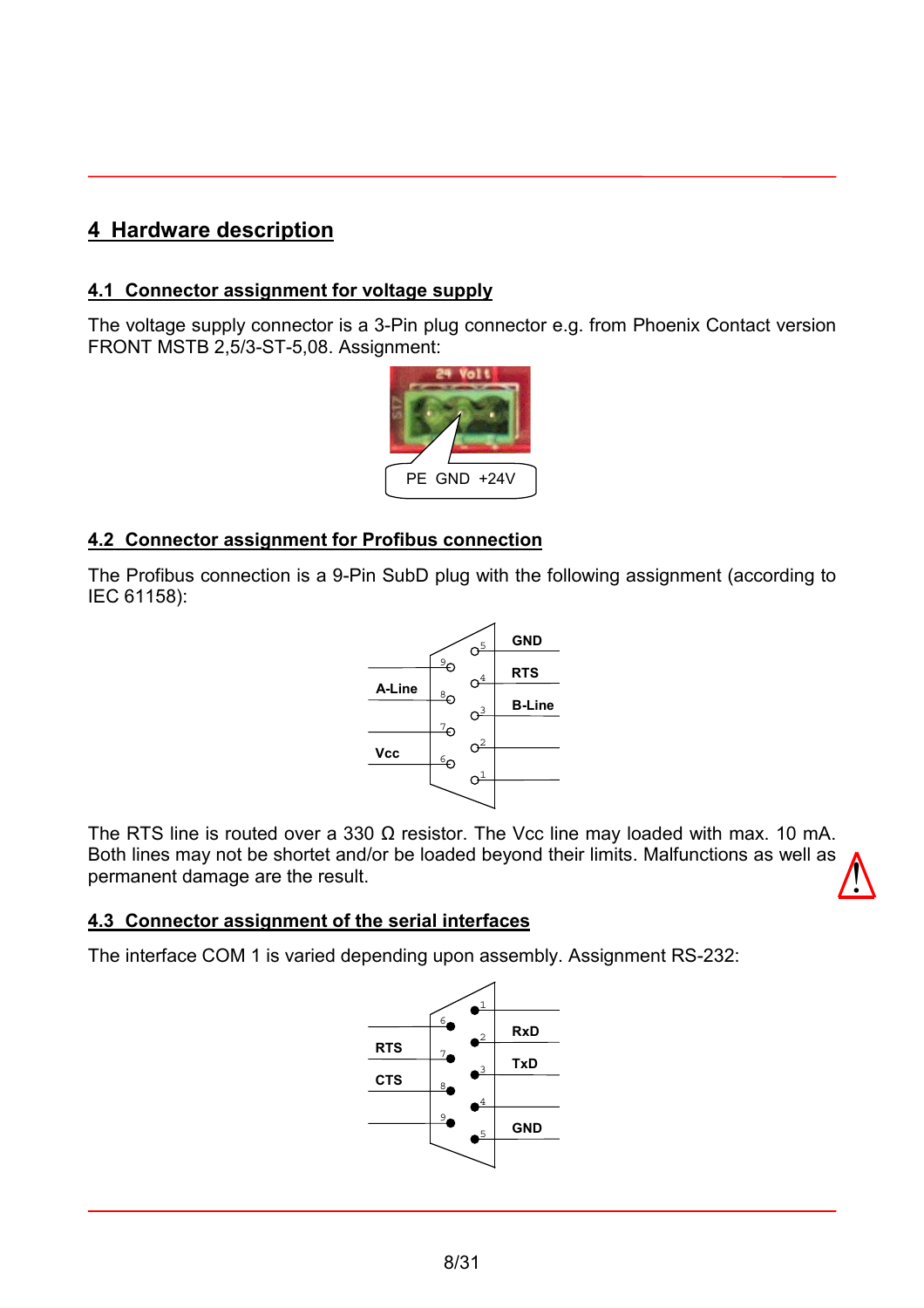<span id="page-8-0"></span>Assignment RS-422:



The Rx-line is terminated with 120  $\Omega$ . The Tx-line is terminated with 120  $\Omega$  and each with 100 KΩ at quiescent level put.

Assignment RS-485:



The line is terminated with 120  $\Omega$  and each with 100 K $\Omega$  at quiescent levels put.

The interface COM 2 is like the interface COM 1 in the version RS-232.

## **4.4 Meaning of the LED's**

One LED indicates the supply voltage, the operating conditions are indicated with 3 further light emitting diodes.

## **4.4.1 Supply voltage LED**

After appling the supply voltage LE4 - green, 5V - must shine. Thus is the indication that the PK-DP has supply voltage. If LE4 does not shine, then examine whether the PK-DP is correctly attached to the supply voltage. On the PK-DP is a itself-resetting safety device, which does not have to be changed. If LE4 does not shine or if it flickers, please return the PK-DP to the repair.

## **4.4.2 Operating condition LED's**

The LED's LE1, LE2 and LE3 informs about the condition of the Profibus State Machine. After switching on LE1 and LE2 - WaitPrm and WaitCnf - are blinking, up to the first time a valid Profibus DP Baud rate is found.

Afterwards LE1 - WaitPrm - should shine, i.e. the PK-DP is waiting for the parameter telegram of the DP master. The condition WaitCnf - LE2 shine - is normally not to observed,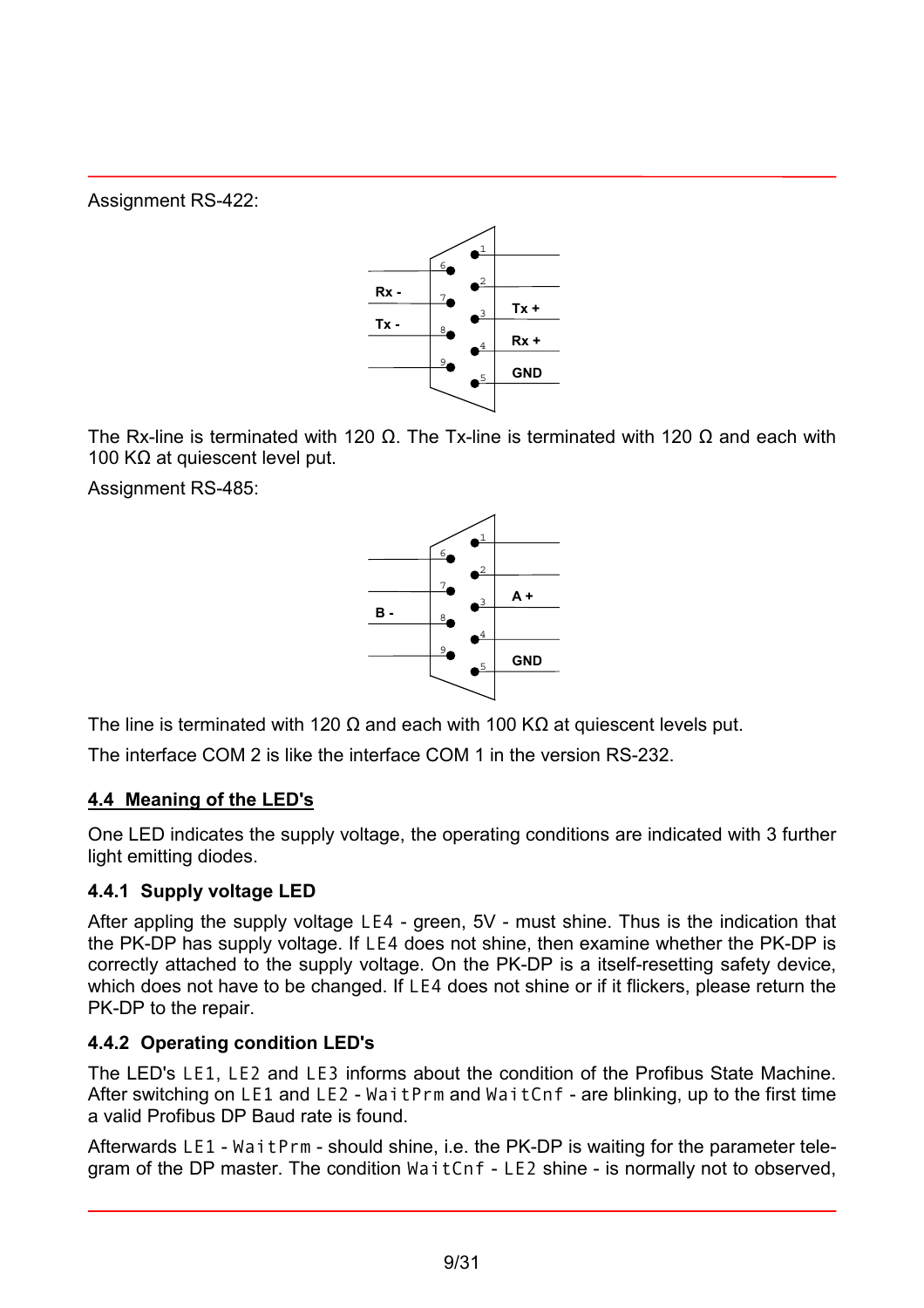because immediately a chance to DATA Exchange or back to WaitPrm take place. Even if the configuration telegram has the right content, the PK-DP changes in the condition DATA Exchange and is thereby ready for data exchange.

If a fatal error arises, which the software cannot repair, then the PK-DP changes into the condition error, which is indicated by simultaneous flashing of LE1 and LE2. The PK-DP can be resetet only by separation from the supply voltage.

With Profibus address 00, an update of the firmware can be accomplished. After switching on LE2 - WaitCnf - shines without interruption.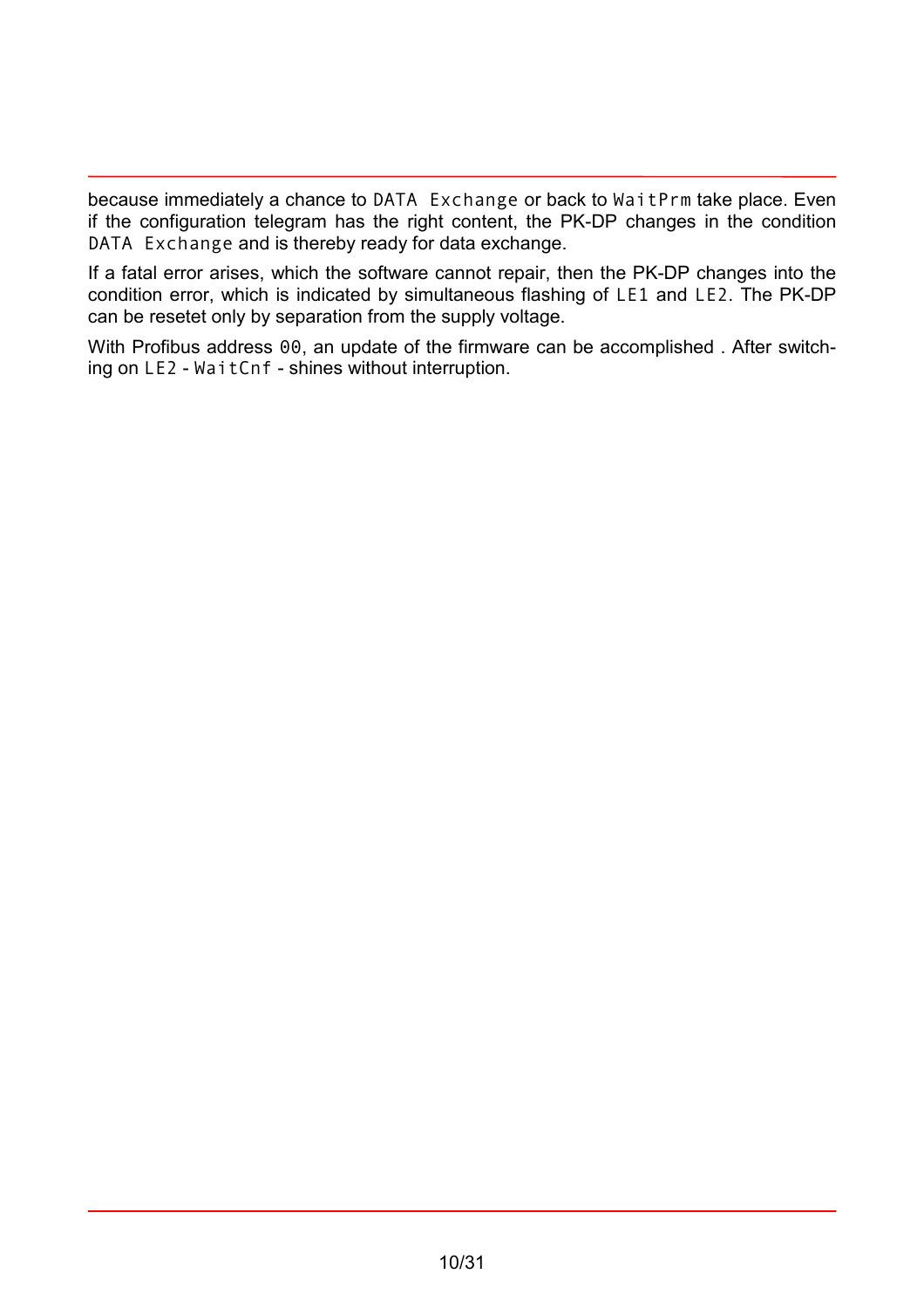<span id="page-10-0"></span>In this chapter the fundamental function of the ASCII drivers is described.

It is common to all drivers that max. 255 characters can transferred in a serial telegram. The data length on the serial interface is independently of the length of the Profibus DP telegrams, if necessary several DP telegrams for transmission are used. On the serial interface a telegram is emitted not until it is transfer completely over the profibus. Likewise it is only passed to the DP master if an end condition was fulfilled, i.e. the telegram was received completely over the serial interface.

The input data of the serial interface are always received, i.e. even if the DP master does not fetch straight data from the PK-DP. The data are analysed according to the adjusted parameters (see below) and temporary buffered, so that no data are lost. Maximally 20 data telegrams of the serial interface can be buffered. The receive data will transfer in the order of their arrival to the DP master.

Please note that if the telegrams over the serial interface are shorter than the telegram length configured on the profibus you may analyze only up to the length of the data! Data behind are invalid!

## **5.1 Parameter**

In the following the individual parameters are described. Not all parameters are evaluated by all drivers.

#### **5.1.1 Handshake**

If you select  $X_{ON}/X_{OFF}$  only 7 bits data can be transferred. The highest bit is set to 0, i.e. the character set from 0x01 to 0x7F is available. In the RTS/CTS mode all possible 255 characters will be transferd. In the mode "no handshake" the RTS is always active and the CTS is off, so all possible 255 characters can received.

#### **5.1.2 Reading from input data**

If input data are requested "without wait", then the PK-DP answers on a request of the master with the data length 0, if no data are present. In the mode "with wait" only an answer will sent if valid input data are present.

## **5.2 Characteristics of the ASCII drivers**

4 different ASCII drivers are available, with which most applications can be work. If you should have an application, which cannot be settled with one of the 4 drivers, let it us know, we gladly provide a special driver for your application.

#### **5.2.1 ASCII driver with Idle time end recognition**

This driver rates the time between 2 bytes, which will receive over the serial interface, for end recognition. If the adjusted Idle time is exceeded, then the telegram ended for the PK-DP and is transferred over the profibus to the profibus master. The Idle time is adjustable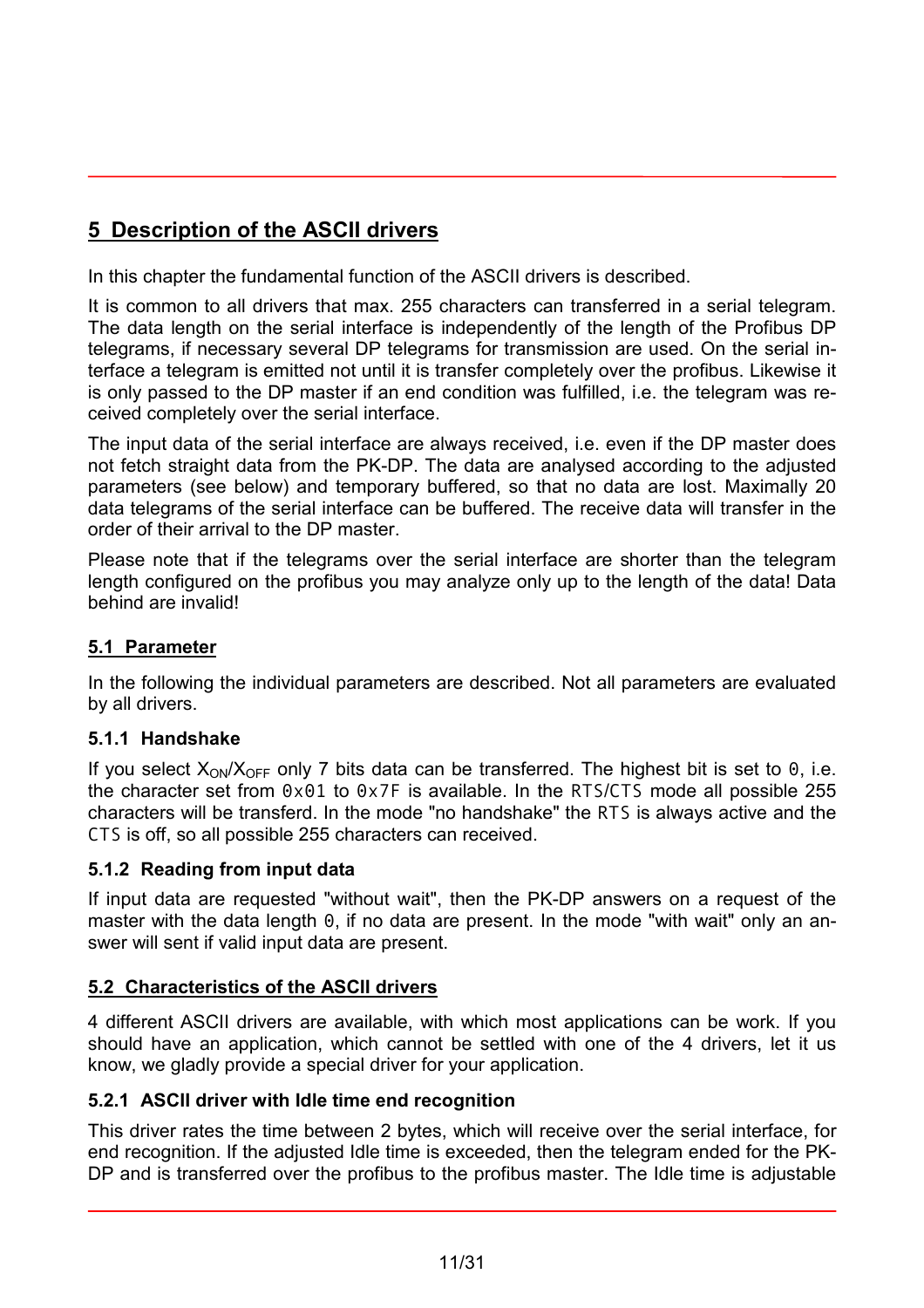<span id="page-11-0"></span>in 1 ms steps between 0 and 65535 ms. If the Idle time is set to 0, then no examination takes place. This attitude is meant for the other ASCII drivers, where no end recognition take place over the Idle time.

#### **5.2.2 ASCII driver constant length**

After the number of characters set by the telegram length is received the data is transferred to the DP master. If no additional Idle time recognition is desired, the Idle time must be set to 0.

#### **5.2.3 ASCII driver stop character**

Here characters are received until the stop character is recognized. Afterwards a new telegram begins, until the next stop character will receive. Also here the Idle time monitoring must be turned off if necessary.

#### **5.2.4 ASCII driver starting/stop character**

Additionally to the recognition of the stop character this driver also still waits for a start character. Only if the start character is recognized, the telegram begins, it ends then with the stop character. As already described above, if necessary the Idle time monitoring must be deactivated.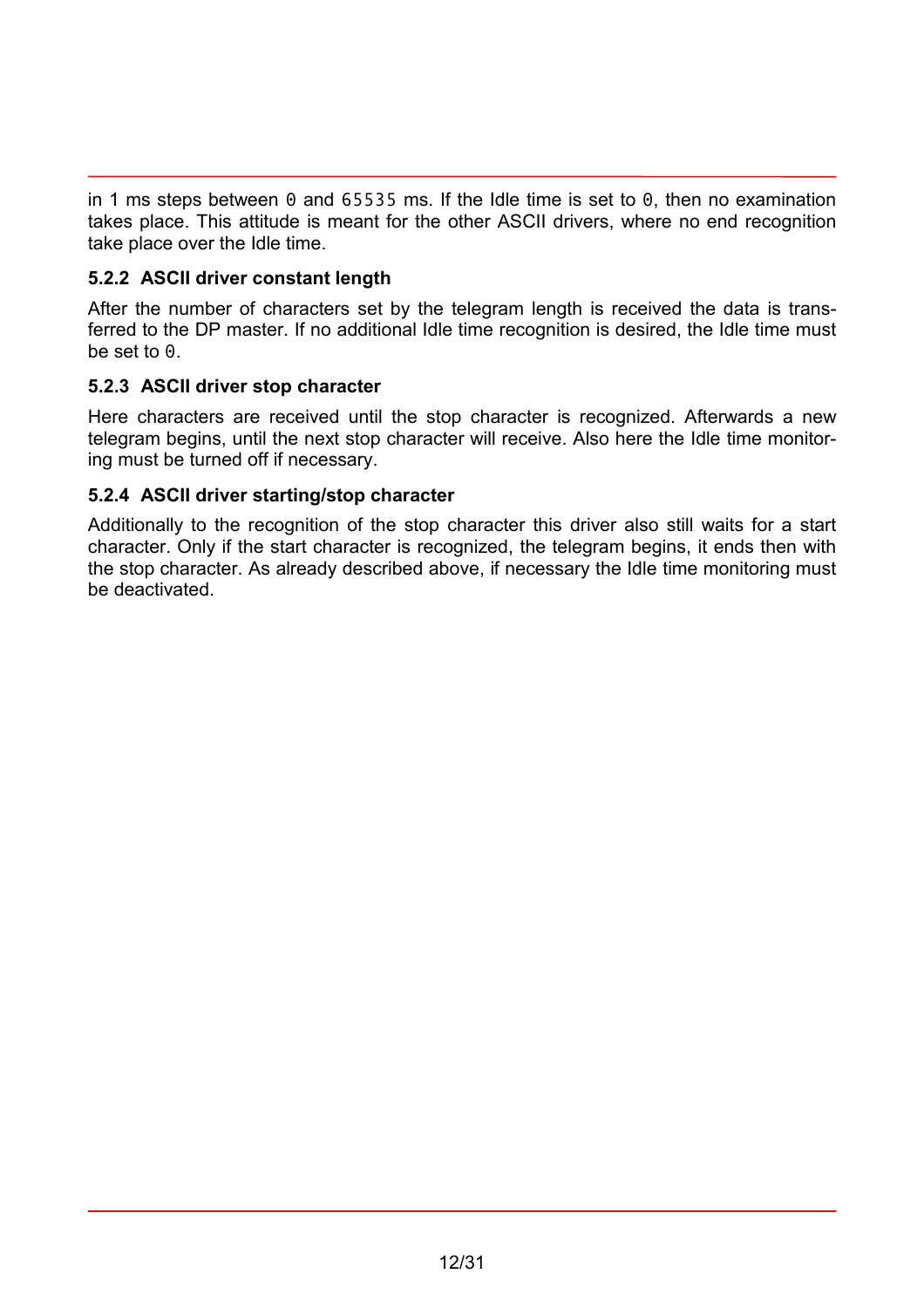## <span id="page-12-0"></span>**6 Start-up software**

The PK-DP must be configured and parameterised. Further you must program your DP master accordingly.

If the DP master has a Profibus configurator make start-up thereby. You must copy the GSD file IEP 069C.GSE into the appropriate directory of your configurator. The file PKDP. DIB you have to place in the bit-map directory of your configurator. You find the PK-DP then under Gateways/IEP. Select the parameters according to your application.

If you do not have a configurator available, you must itself a configuring- and parametriesing telegram (see [Configuration/Parametero](#page-26-0)n page [27\)](#page-26-0).

#### **6.1 PK-DP configuration**

Select one of the modules indicated in the following table. Your choice should align itself at the length of transferring data. If possible the length should be selected in such a way that the complete data fit into a telegram, otherwise you must divide the serial data on several DP telegrams. Note please that for the transmission 2 bytes Overhead are needed.

| Module name     | Data length | protocol                     |
|-----------------|-------------|------------------------------|
| ASCII_4B        |             | 4 byte free ASCII driver     |
| <b>ASCII 8B</b> |             | 8 byte   free ASCII driver   |
| ASCII 16B       |             | 16 byte   free ASCII driver  |
| ASCII_32B       |             | 32 byte   free ASCII driver  |
| ASCII 64B       |             | 64 byte   free ASCII driver  |
| ASCII 128B      |             | 128 byte   free ASCII driver |
| ASCII 160B      |             | 160 byte   free ASCII driver |

With the ASCII\_8B e.g. thus 6 byte user data can be transferred in a telegram. Please note that the DP master must take over the data with consistency over the entire data length. After the configuration the PK-DP must be parameterised.

#### **6.2 PK-DP parameterisation**

Select the following parameters according to your application:

- $\triangleright$  Driver
- $\triangleright$  Baud rate
- $\triangleright$  Handshake mode
- $\triangleright$  Number of bits per character
- $\triangleright$  Number of stop bit
- $\triangleright$  Parity
- $\triangleright$  ASCII-Code start char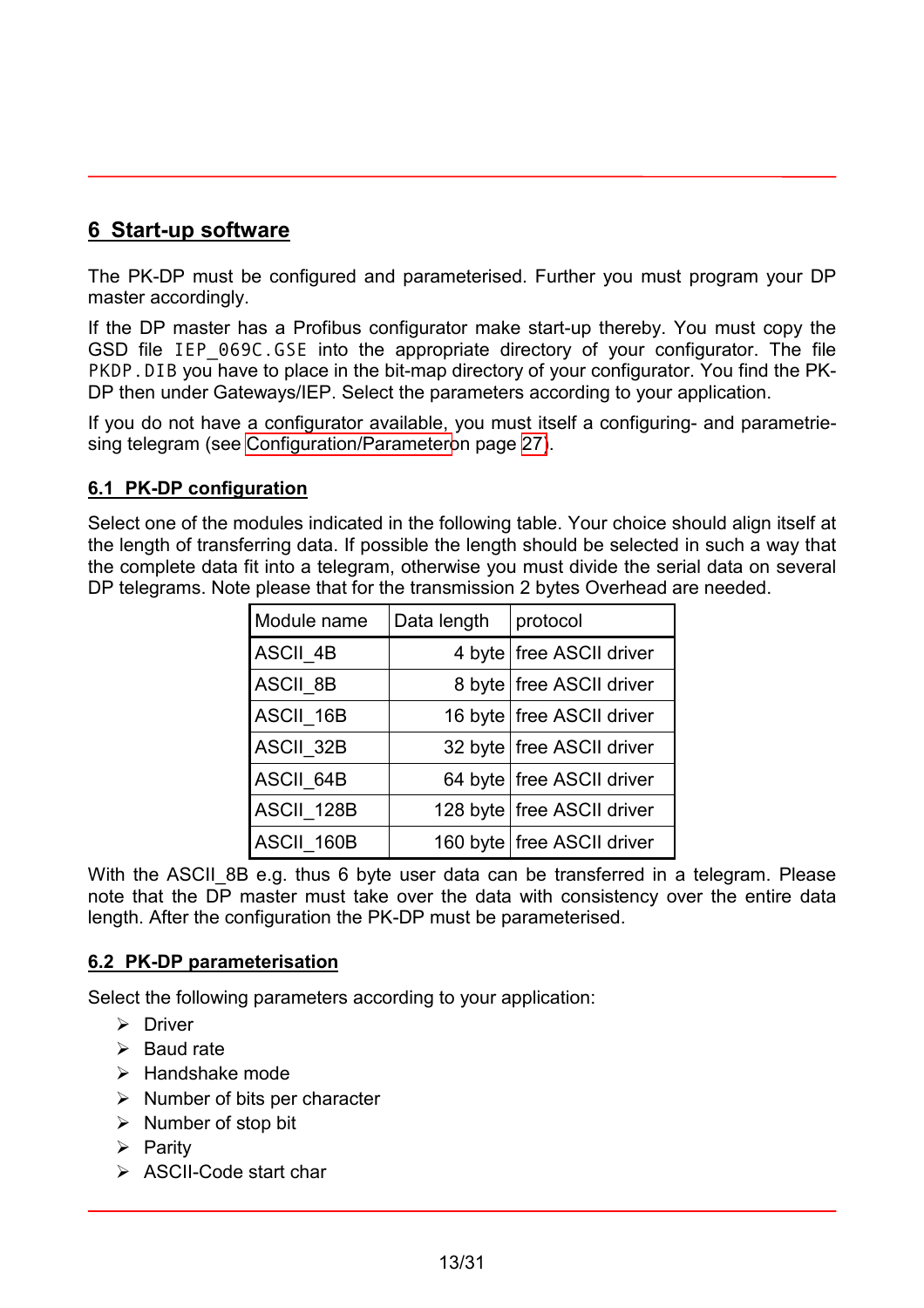- <span id="page-13-0"></span>¾ ASCII-Code stop char
- $\triangleright$  Telegram length
- $\blacktriangleright$  Idle time
- $\triangleright$  Mode

#### **6.3 Communication DP master <-> PK-DP**

The data between a DP master and the PK-DP is exchanged in the form of telegrams. The telegram length is specified with the configuration and adapted in such a way to the data which can be transmitted and the I/O range of the Masters. If possible avoid the use of fragmented telegrams! They are needed only if the number of bytes which can be transferred + 2 byte (for control byte and length) is more largely than the data channel configured.

Example of the module selection: You want 10 byte user data sending/receiving. Select the module ASCII 16B to transfer 10 byte user data  $+ 2$  byte = 12 byte. If you select a module with shorter data length, then the user data must be transmitted fragmented.

#### **6.3.1 Structure of the data telegram**

A data telegram has the following structure:

| Byte 0                 | Byte 1    | Byte 2    | Byte 3 | $\sim 0.00$ | Byte n |
|------------------------|-----------|-----------|--------|-------------|--------|
| Control byte Length if | necessary | user data |        |             |        |

The control byte is always the first byte of a telegram. The length is always located in the first telegram of a new data record, i.e. only with fragmented telegrams the length in the further telegrams is void. Afterwards the user data, either – with no fragmented telegrams  $-$  up to the indicated length, or  $-$  with fragmented telegrams  $-$  up to the end of the data telegram. With fragmented telegrams the last telegram contains if so fewer user data.

#### **6.3.2 Structure of the control byte**

With the help of the control byte data flow is controlled and guaranteed that the telegrams were understood correctly from master and slave.

The control byte has the following structure:

OUT (from master to slave)

| Bit 7                                    | Bit 6        | Bit 5   | Bit 4                                                  | Bit 3           | Bit 2                          | Bit 1                         | Bit 0                         |
|------------------------------------------|--------------|---------|--------------------------------------------------------|-----------------|--------------------------------|-------------------------------|-------------------------------|
| Choice of<br>I the serial<br>I interface | <b>RESET</b> | Command | Command<br>Send DATA   Send DATA   Receive<br>Fragment | Command<br>DATA | Command<br>Receive<br>Fragment | Software<br>Revision<br>query | reserved,<br>send as $\theta$ |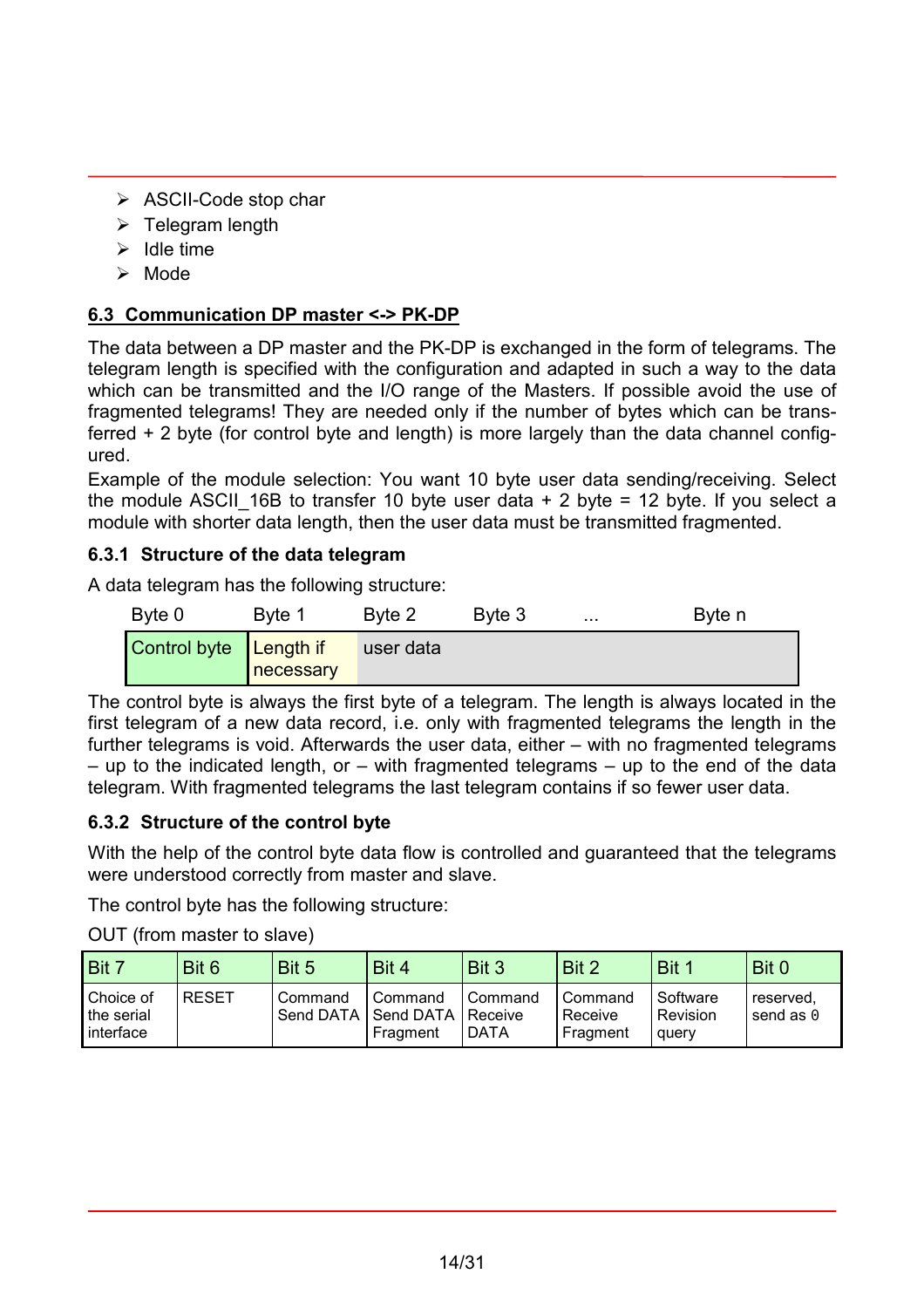<span id="page-14-0"></span>IN (from slave to master)

| Bit 7                 | Bit 6        | Bit 5  | Bit 4                                                        | Bit 3              | Bit 2                         | Bit 1                | Bit 0                |
|-----------------------|--------------|--------|--------------------------------------------------------------|--------------------|-------------------------------|----------------------|----------------------|
| serial in-<br>terface | <b>RESET</b> | Status | <b>Status</b><br>Send DATA   Send DATA   Receive<br>Fragment | l Status<br>I DATA | Status<br>Receive<br>Fragment | Revision<br>Software | reserved<br>always 1 |

The master gives the command bits, if the Slave sent the appropriate status bit back, sees the master that the command was understood. The command bits are toggle for each new command. Thus a definite recognition of a new command is ensured. The Toggle bits for fragmenting begin with each new command with 0. The Toggle bits must be administered for the two serial interfaces COM 1 and COM 2 separately.

The bits have the following meaning:

| Bit 7 | <b>Q</b> selects the interface COM 1, 1 selects the interface COM 2                |
|-------|------------------------------------------------------------------------------------|
| Bit 6 | with 1 a RESET of the Slave is released, i.e. all hanging orders are broken<br>off |
| Bit 5 | Toggle bit to transfer data from the master to the slave                           |
| Bit 4 | Toggle bit to transfer fragmentet data from the master to the slave                |
| Bit 3 | Toggle bit to transfer data from the slave to the master                           |
| Bit 2 | Toggle bit to transfer fragmentet data from the slave to the master                |
| Bit 1 | The software revision is announce                                                  |
| Bit 0 | Reserved for future extensions, at present always 1                                |

For output data the confirmation is first sent away if the data were actually send out.

The PK-DP transmits only data to the master if she were addressed by the master, i.e. after the PK-DP is changed into the condition DATA Exchange, the first byte in the input words of the Masters with set bit 0 does not appear automatic!  $\sqrt{\frac{1}{2}}$ 

#### **6.3.3 Examples of the data communication**

In the following examples of all transmissions the command bits are set to  $\theta$  in the starting situation. As module is ASCII 4B selected, so 2 byte for the user data are available.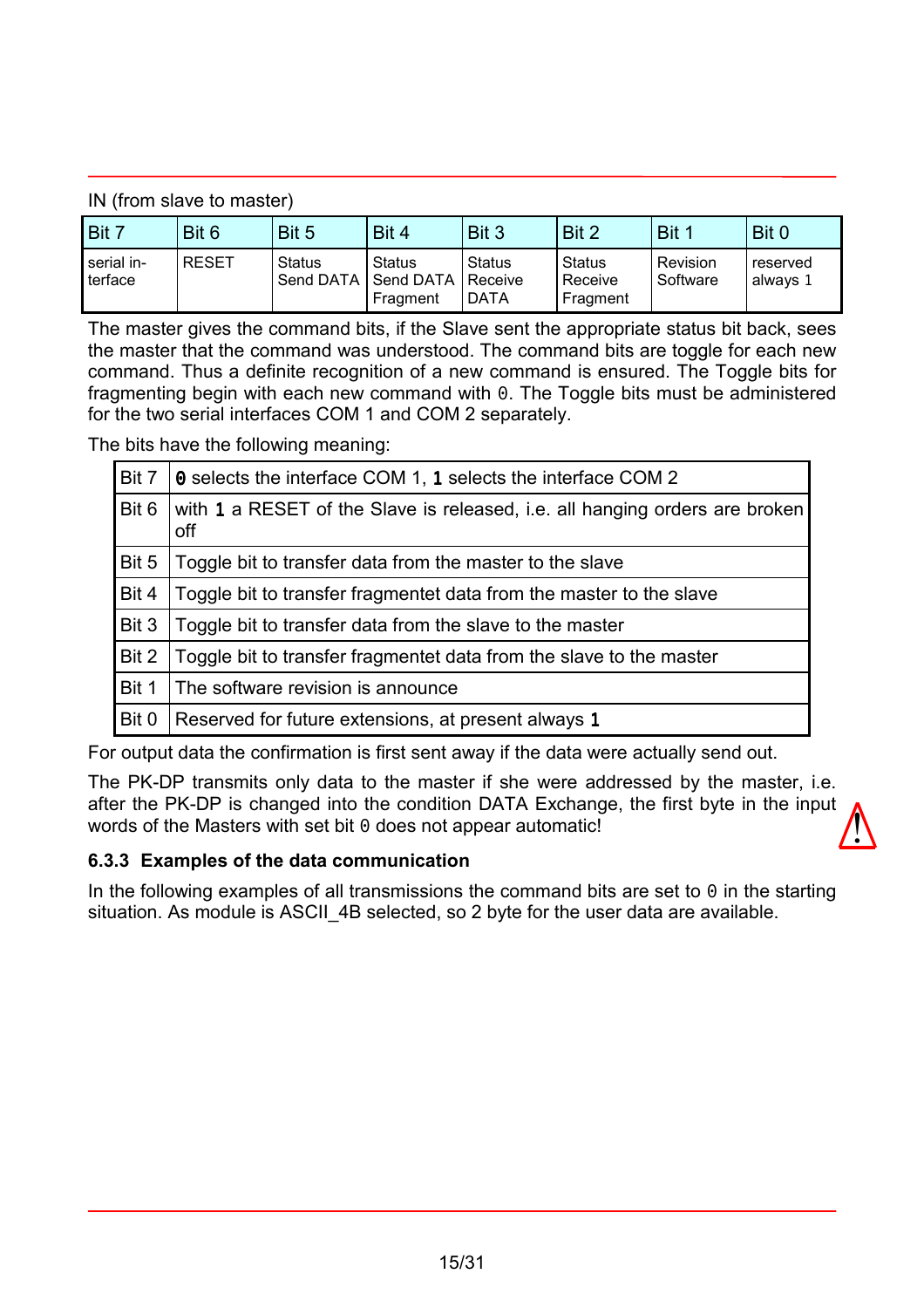#### *6.3.3.1 Send DATA without fragmenting*

The master would like to send 2 byte data over the serial interface of the PK-DP. The I/O field is largely enough (user data length+2), so that no fragmenting of the user data is nessecary.

#### **Step 1** (starting situation)



For each new telegram, which the master would like to send, bit 5 has to toggle. If the toggle bit is sent back from the PK-DP, the master can be safe that the data were sent away. Primary then the master may send a new telegram.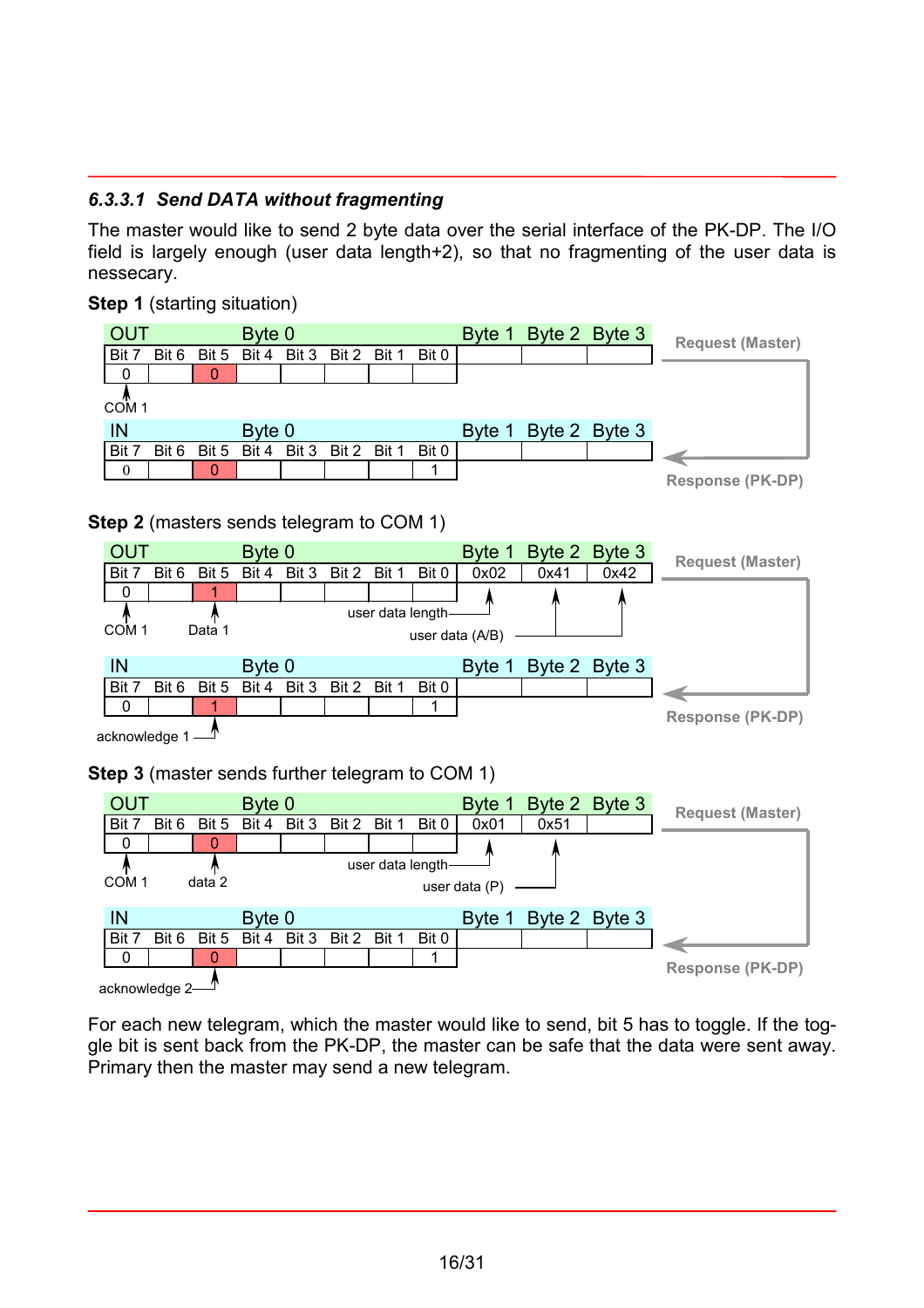#### *6.3.3.2 Receive DATA without fragmenting*

The master would like to receive data over the serial interface COM 1 of the PK-DP.

**Step 1** (starting situation)





For each new telegram, which the master would like to receive, bit 3 has to toggle. If the bit is sent back to the PK-DP, the master can be sure that the telegram contains valid data. In bit 7 the master specifies, from which interface he would like to receive data.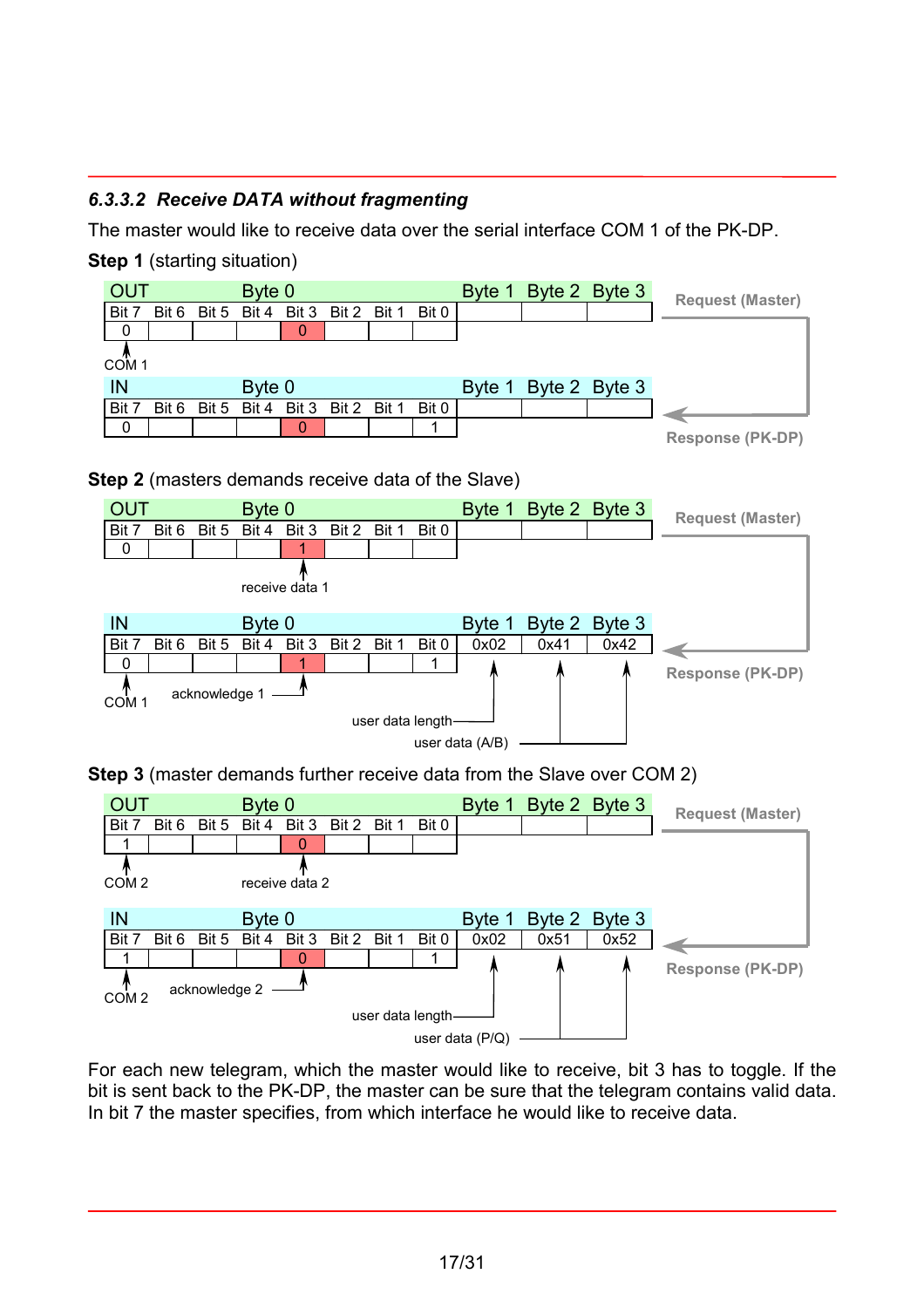#### *6.3.3.3 Send DATA with fragmenting*

The master would like to send 7 byte data over the serial interface COM 1 of the PK-DP. The I/O field is too small, so that a fragmenting of the user data is nessecary.

**Step 1** (starting situation)



#### **Step 2** (masters sends telegram to COM 1)



f acknowledge 1

**Step 3** (master sends 2nd fragment of the telegram to COM 1)



acknowledge 1<sup>-4</sup>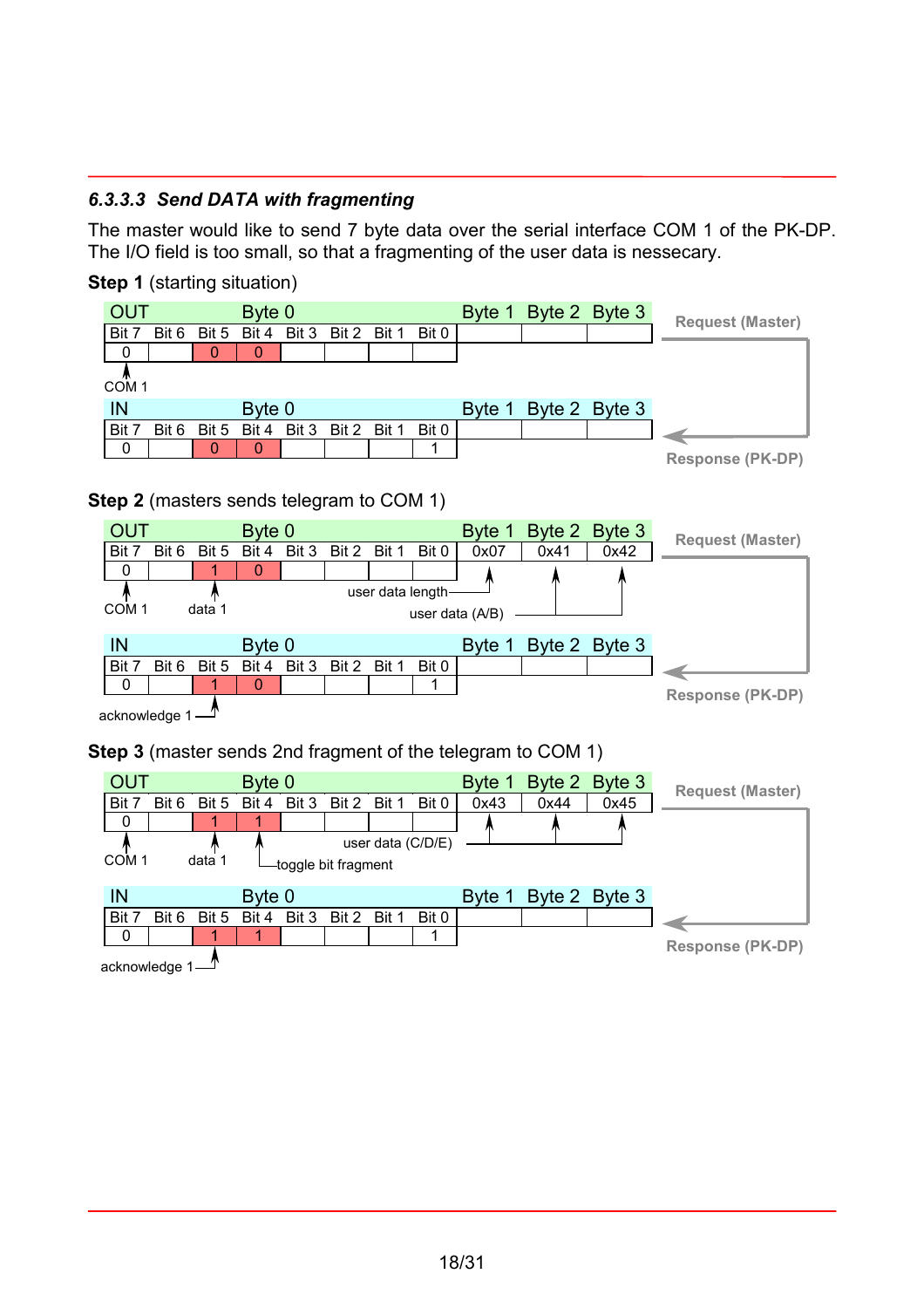

**Step 4** (masters sends 3rd fragment of the telegram to COM 1)

For each new telegram, which the master would like to send, bit 5 has to toggle. Within a fragmented telegram only bit 4 has to toggle. If the toggle bit is sent back to the PK-DP, the master can be sure that the data is sent away. Primary then the master may send a new telegram.

## *6.3.3.4 Receive DATA with fragmenting*

The master would like to receive data over the serial interface COM 1 of the PK-DP.

**Step 1** (starting situation)

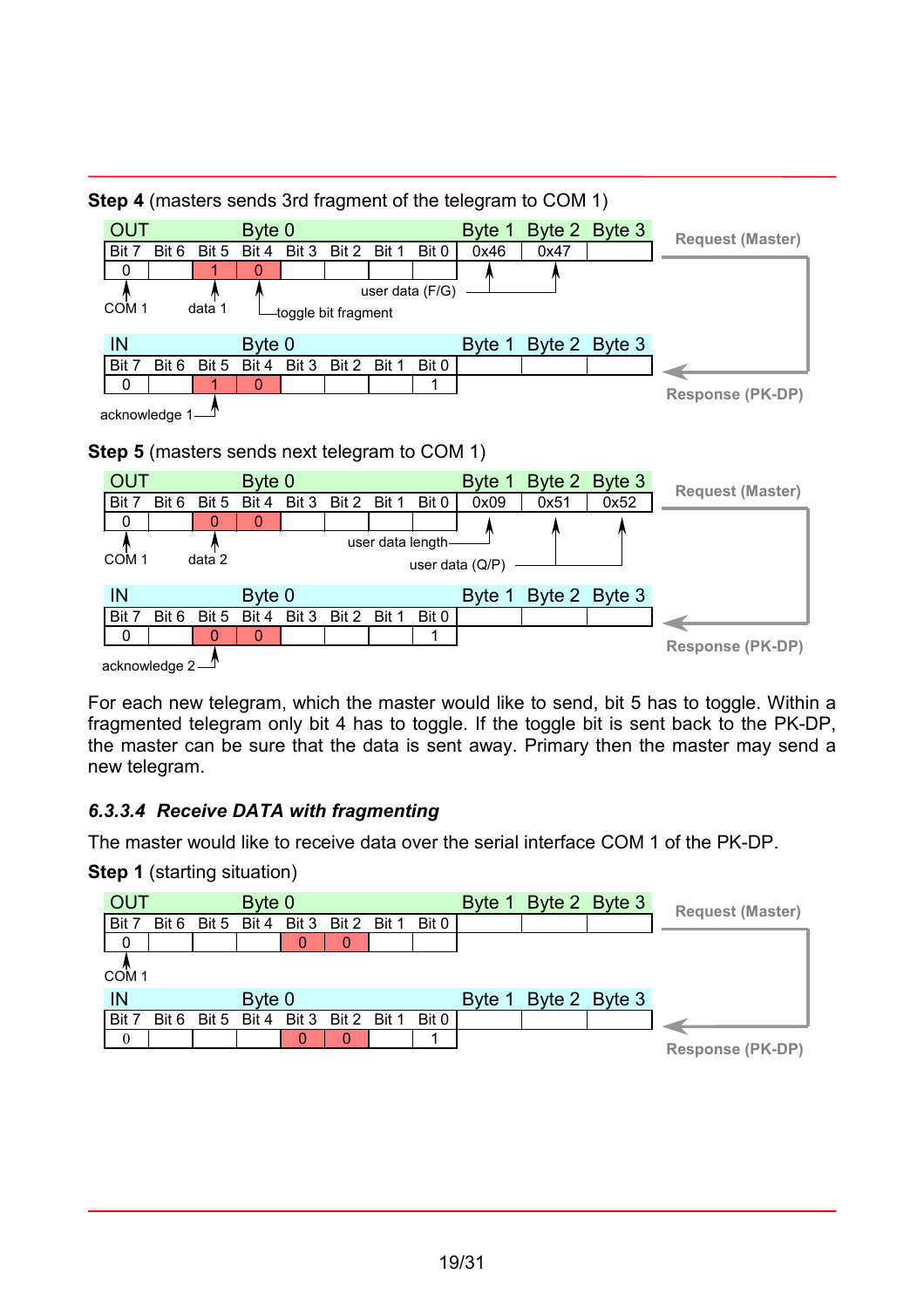

#### **Step 2** (masters demands receive data from the Slave)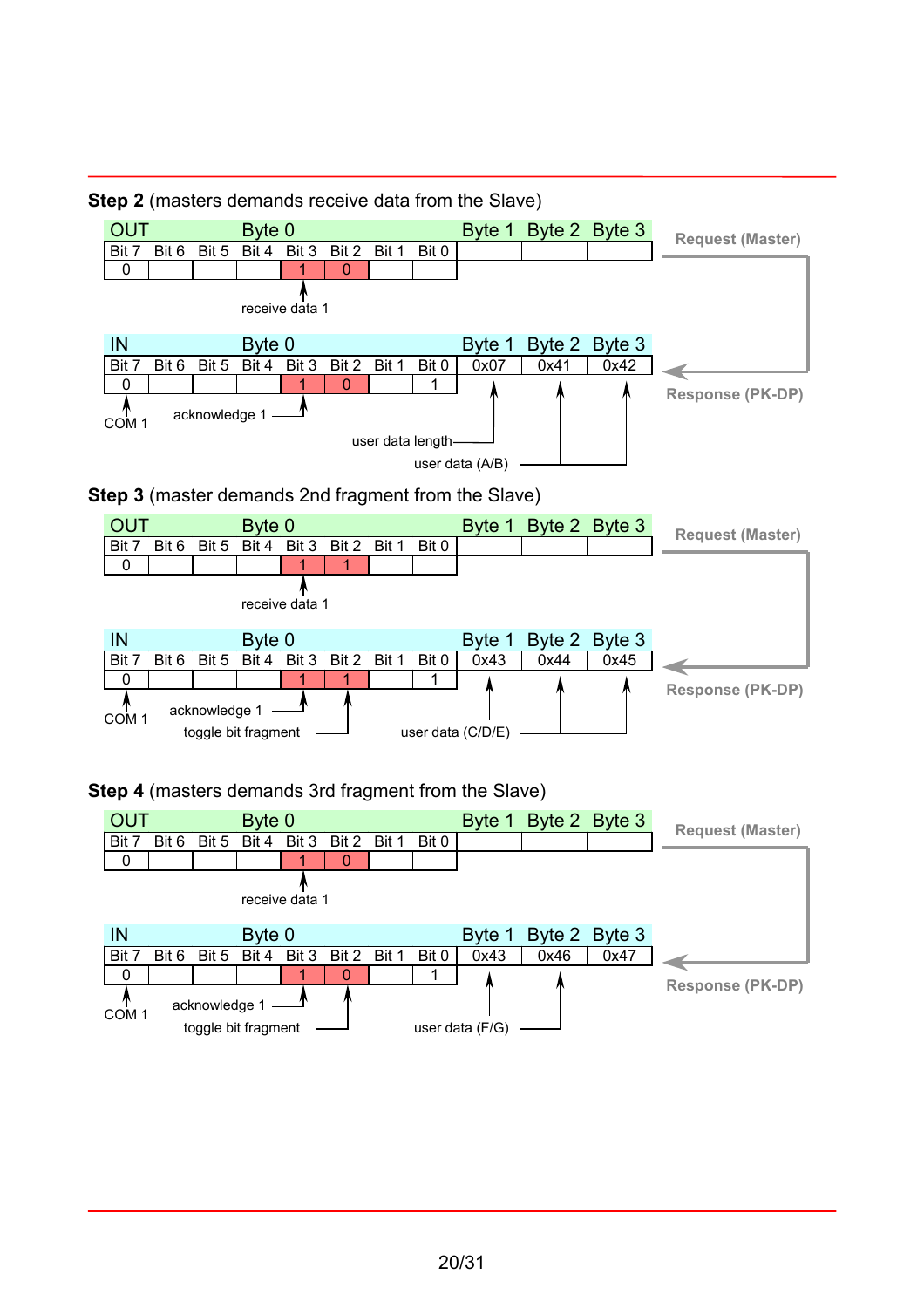

**Step 5** (masters demands further telegram from the Slave from COM2)

For each new telegram, which the master would like to receive, bit 3 has to toggle. Within a telegram only bit 2 has to toggle. If the toggle bit is sent back from the PK-DP, the master can be sure that the telegram contains valid data. If both interfaces are used, the master can recognize in bit 7, from which interface the data has come.

## *6.3.3.5 RESET of the PK-DP*

Over the RESET bit all still running requests can be deleted on the PK-DP. Further all toggle bits are set again to 0.



#### **Step 1** (starting situation)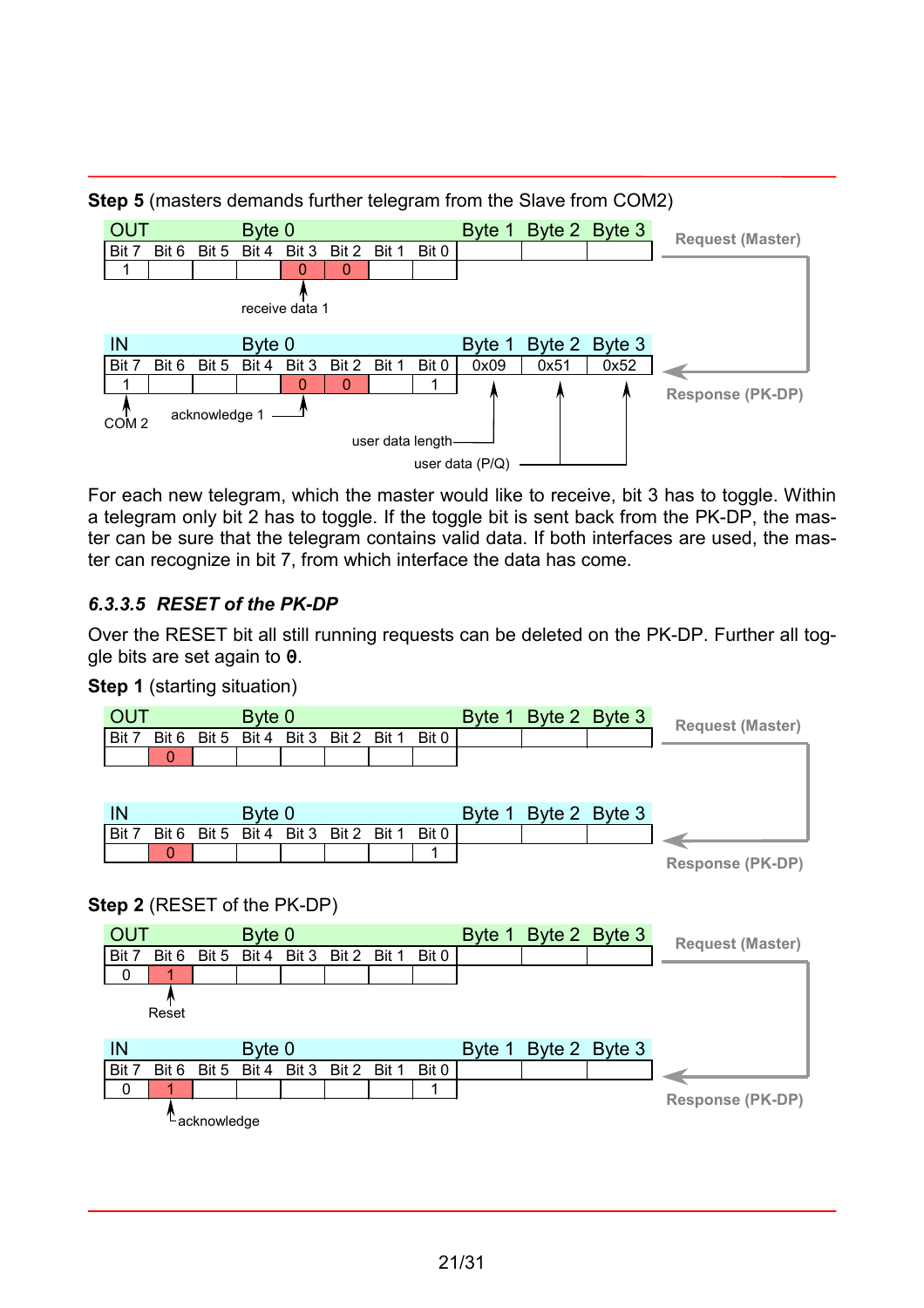#### <span id="page-21-0"></span>**Step 3** (RESET is accomplished)



#### *6.3.3.6 Software revision number query*

With this bit the software revision number of the PK-DP is queried. The data will transfer in the same format as receive data:

#### **Step 1** (starting situation)



#### **Step 2** (revision number of the PK-DP)



#### **6.4 References to communication**

You have to read the following lines accurately, otherwise you can get unexplainable data **1.**<br>loss!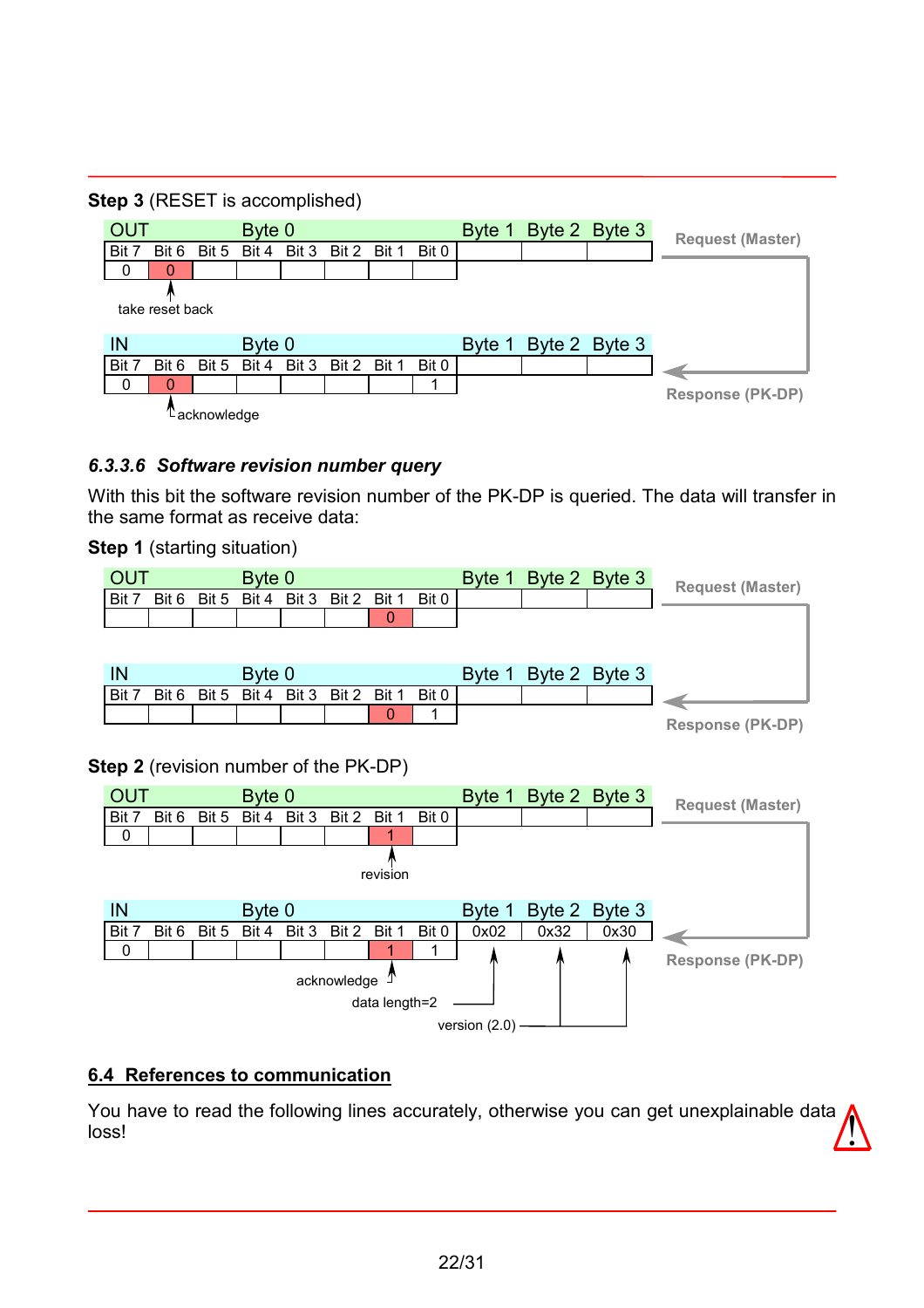You got no problems, if communication between DP master and PK-DP is as half duplex implemented. Your application sends or receives data, but never both at the same time. Only if a communication procedure is final, the next one starts.

Problems can arise, if you want to receive and send data at the same time. Imagine the following case: You are straight thereby to receive fragmented data on the DP master. Now also data are sent away at the same time, i.e. not only the receive fragment toggle bit but also the send toggle bit change. In the telegram also transmit data will transfer. On the PK-DP 2 actions are released at the same time: On the one hand an answer telegram is made finished, in that the next received data stands. This telegram is transferred immediately to the DP master. At the same time the data which can be send are send over the serial interface. If the data are sended, the confirmation telegram is sent to the DP master and overwrites there the briefly before received data telegram. If your master did not read this data telegram with the receive data yet, the data are lost!

Differently verbalised: **You may never activate more than one action on the PK-DP, which returns data!**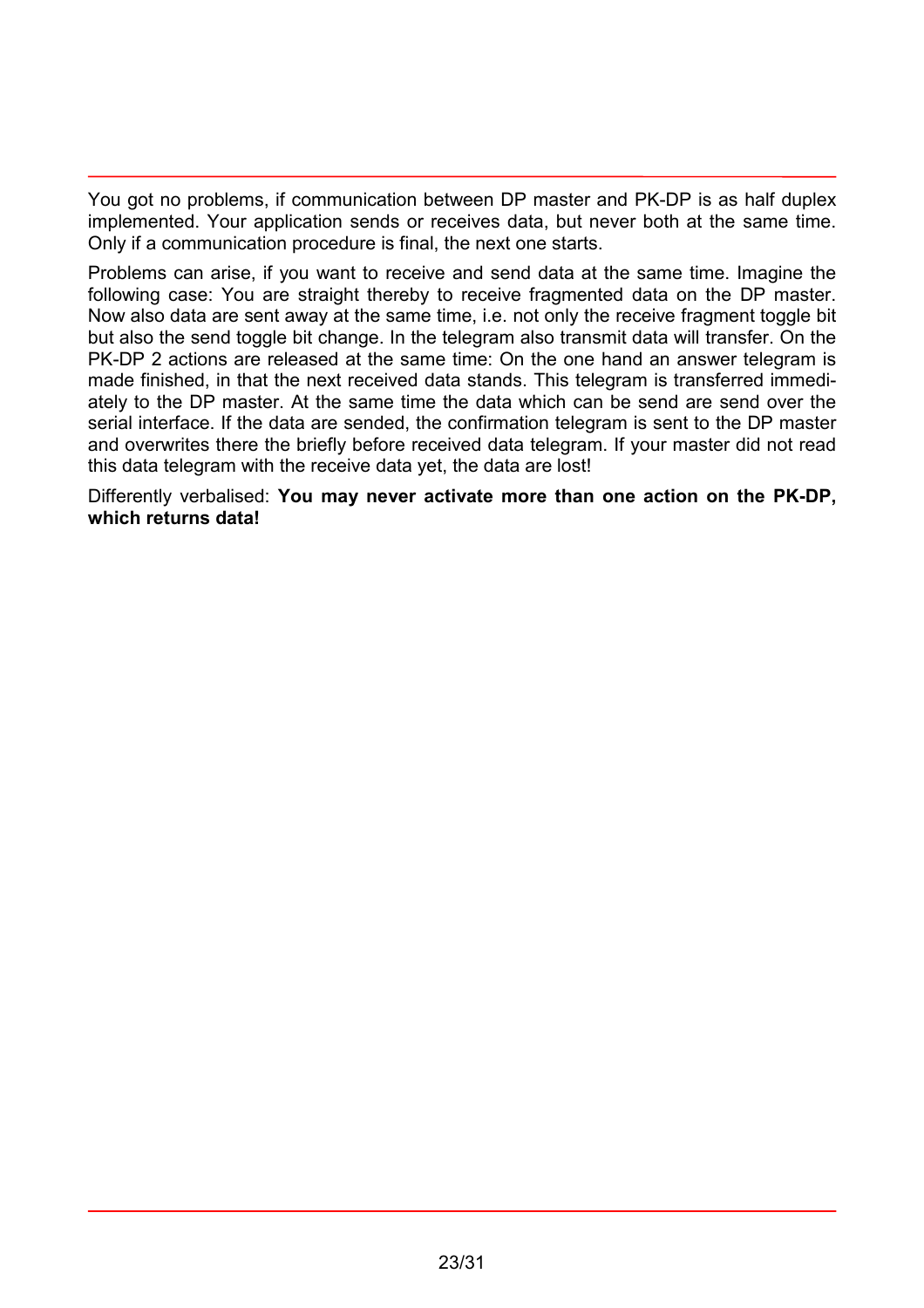## <span id="page-23-0"></span>**7 Firmware update**

Please follow exact these instructions. Do not delete other sectors in the Flash than indicated here!  $\sqrt{\ }$ 

- 1) Connect the interface COM 2 with a PC. You can use a commercial zero-modem cable.
- 2) Start on your PC a terminal program, e.g. our RTW driven out as Freeware.

To find under: [http://www.iep.de/Downloads/programme/rtw.zip. R](http://www.iep.de/Downloads/programme/rtw.zip)TW must not be installed , unpack the archives into any directory and start the program Rterm32.exe.

- 3) Set the transfer parameters to 57600 Baud, 8 bits, 1 stop bit and no parities.
- 4) Adjusting the profibus address to 0.
- 5) Switch the PK-DP on.
- 6) In order to be able to enter a command on the PK-DP, you must press always first the keys Ctrl/Strg and A together. As reaction you receive a "\*". Now you can enter a command.
- 7) Test whether connection to the PK-DP exists, by entering a S after Ctrl/Strg and A. You receive a storage allocation list.
- 8) Enter the instruction "rtflash -b -x -s 3 -d" after you have pressed Ctrl/Strg A. You must receive the following reaction:

```
'flash_mode' set to BYTE
Program and Delete Flash with Interrupts-OFF
'start_sector' set to 3
Sector 3: $00D30000 $00D3ffff -> clean
>> RTFLASH/0000: (TERMI).
```
You have deleted the profibus firmware.

9) Enter the instruction "rtflash -b -x -t D30000 -r /tyb"  $-$  after you have Ctrl/Strg A pressed. You must receive the following reaction:

```
'flash_mode' set to BYTE
Program and delete Flash with Interrupts-OFF
'start addr' set toD30000
Reading S-Record '/tyb'
```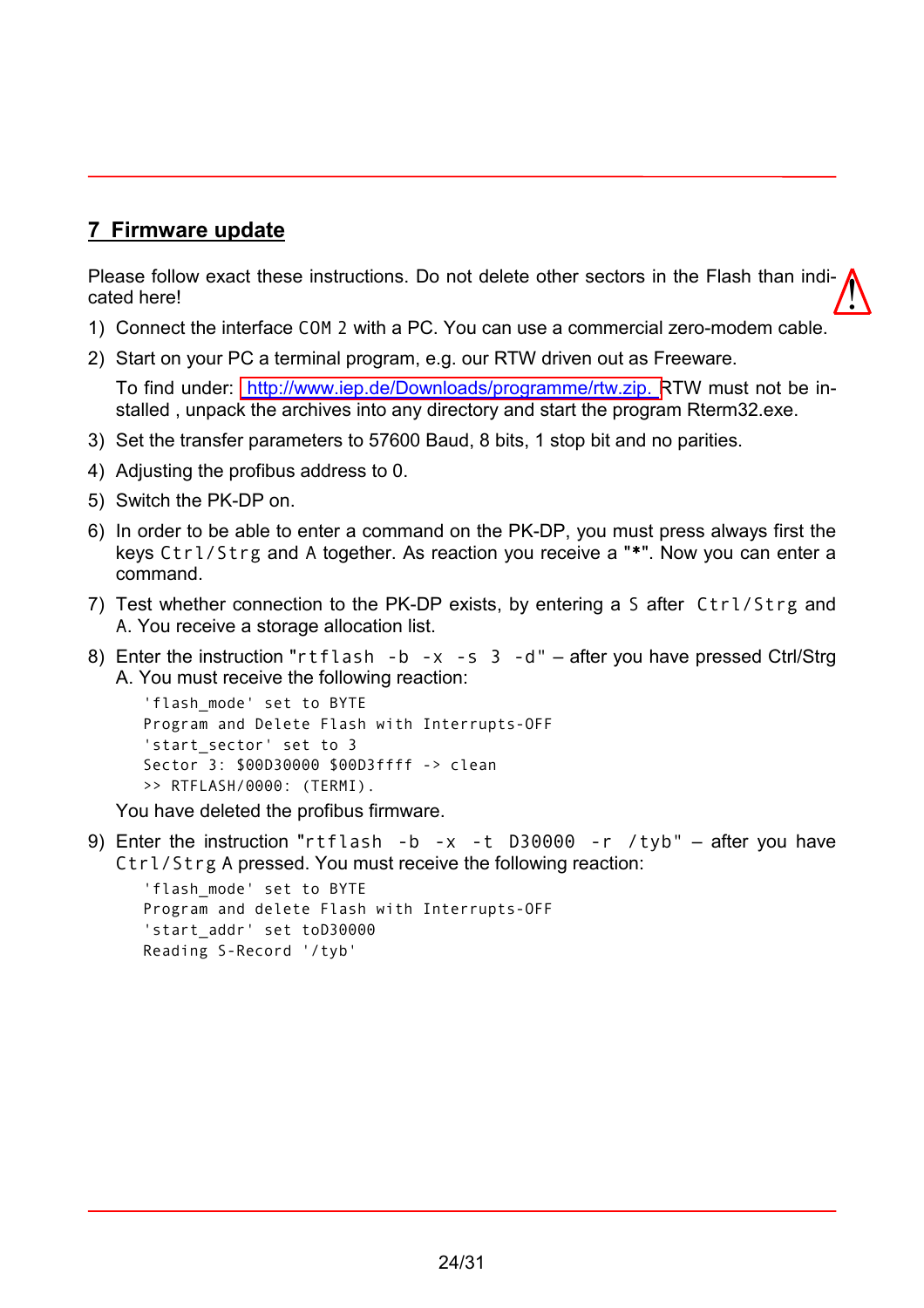<span id="page-24-0"></span>10) Now the new firmware must be transferred. If you use the RTW call the menu "Datei/Senden". In the selection of the files box you select the firmware "pkdp21.sr" . The number can look differently according to the revision.

Importantly: The check box "Ohne RTOS-Befehle senden" must be selected. Press on "Senden".

| <b>PE</b> RTERM32 - [RTOS-Terminal COM1]                                                                                                                                                                                                                                                                       |                                                                                                                                  |                                        | $ \Box$ $\times$                                             |                          |
|----------------------------------------------------------------------------------------------------------------------------------------------------------------------------------------------------------------------------------------------------------------------------------------------------------------|----------------------------------------------------------------------------------------------------------------------------------|----------------------------------------|--------------------------------------------------------------|--------------------------|
| Æ<br>Terminal Datei Parameter Fenster ?                                                                                                                                                                                                                                                                        |                                                                                                                                  |                                        | <u>_   레 ×</u>                                               |                          |
|                                                                                                                                                                                                                                                                                                                | Zu sendende Datei(en)                                                                                                            |                                        |                                                              | $ ?  \times  $           |
| $*$ rtflash $-b - x - s$ 3 $-d$<br>'flash_mode' set to BYTE                                                                                                                                                                                                                                                    | Suchen in:                                                                                                                       | <b>G</b> PKDP                          |                                                              | <u>teeks t</u>           |
| Program and delete Flash with Interrupts-OFF<br>'start_sector' set to 3<br>Sector 3: $$00D30000$ $$00D3FFFF$ -> clean<br>$\rightarrow$ RTFLASH/0000: (TERMI).<br>$*$ rtflash -b -x -t D30000 -r /tub<br>'flash mode' set to BYTE<br>Program and delete Flash with Interrupts-OFF<br>'start_addr' set to D30000 | <b>Debug</b><br>mas s<br>a pkdp_odbq.sr<br>an pkdp107.sr<br>a pkdp107dbq.sr<br>an pkdp109.sr<br>a pkdp109dbq.sr<br>an pkdp200.sr | a pkdp200dbq.sr                        |                                                              |                          |
| Reading S-Record '/tub'                                                                                                                                                                                                                                                                                        | Dateiname:                                                                                                                       | pkdp200.sr                             |                                                              | Senden                   |
|                                                                                                                                                                                                                                                                                                                | Dateityp:                                                                                                                        | RTOS-Loadable (*.SR)                   | $\overline{\phantom{0}}$                                     | Abbrechen                |
|                                                                                                                                                                                                                                                                                                                |                                                                                                                                  |                                        |                                                              | MRU senden               |
|                                                                                                                                                                                                                                                                                                                |                                                                                                                                  | <b>▽</b> Ohne RTOS-Befehle senden      | Kein Timout bei sendendem Zielrechner □<br>Zielverzeichniss: |                          |
|                                                                                                                                                                                                                                                                                                                |                                                                                                                                  | Zuletzt gesendete Dateien (MRU-Liste): |                                                              |                          |
|                                                                                                                                                                                                                                                                                                                |                                                                                                                                  |                                        |                                                              | $\overline{\phantom{a}}$ |
|                                                                                                                                                                                                                                                                                                                |                                                                                                                                  |                                        |                                                              |                          |
| COM1:57600.n.8.1                                                                                                                                                                                                                                                                                               |                                                                                                                                  | Protokoll Aus                          |                                                              |                          |
| NUM 17:41:51<br><b>RTOS-UH Terminal</b><br>CAPS                                                                                                                                                                                                                                                                |                                                                                                                                  |                                        |                                                              |                          |

While the file will transfer, see in the status line of the RTW a progress bar. If the file is completely transferred, then you must enter Strg/Ctrl D - to press again at the same time. You receive the following reaction:

New 'start\_addr' set to D3A7A0 >> RTFLASH/0001: (TERMI).

The address can vary naturally.

11) Now you are already finished, reset the profibus address and interrupt the voltage supply. Now the update is succedd. If your effort was without success, repeat all steps carefully.

#### **7.1 Debug version of the firmware**

On the provided CD you find a Debug version of the firmware. You can install this version on the PK-DP, if you have problems with start-up. The installation effected as in the chapter firmware update described. You recognize the Debug version of the firmware to dbg in the name.

The Debug firmware spends information about the internal condition of the PK-DP about the COM2. You can attach a PC with terminal program to this interface (57600 Baud, 8 bits, 1 stop bit and no parities ) and received div. Expenditures.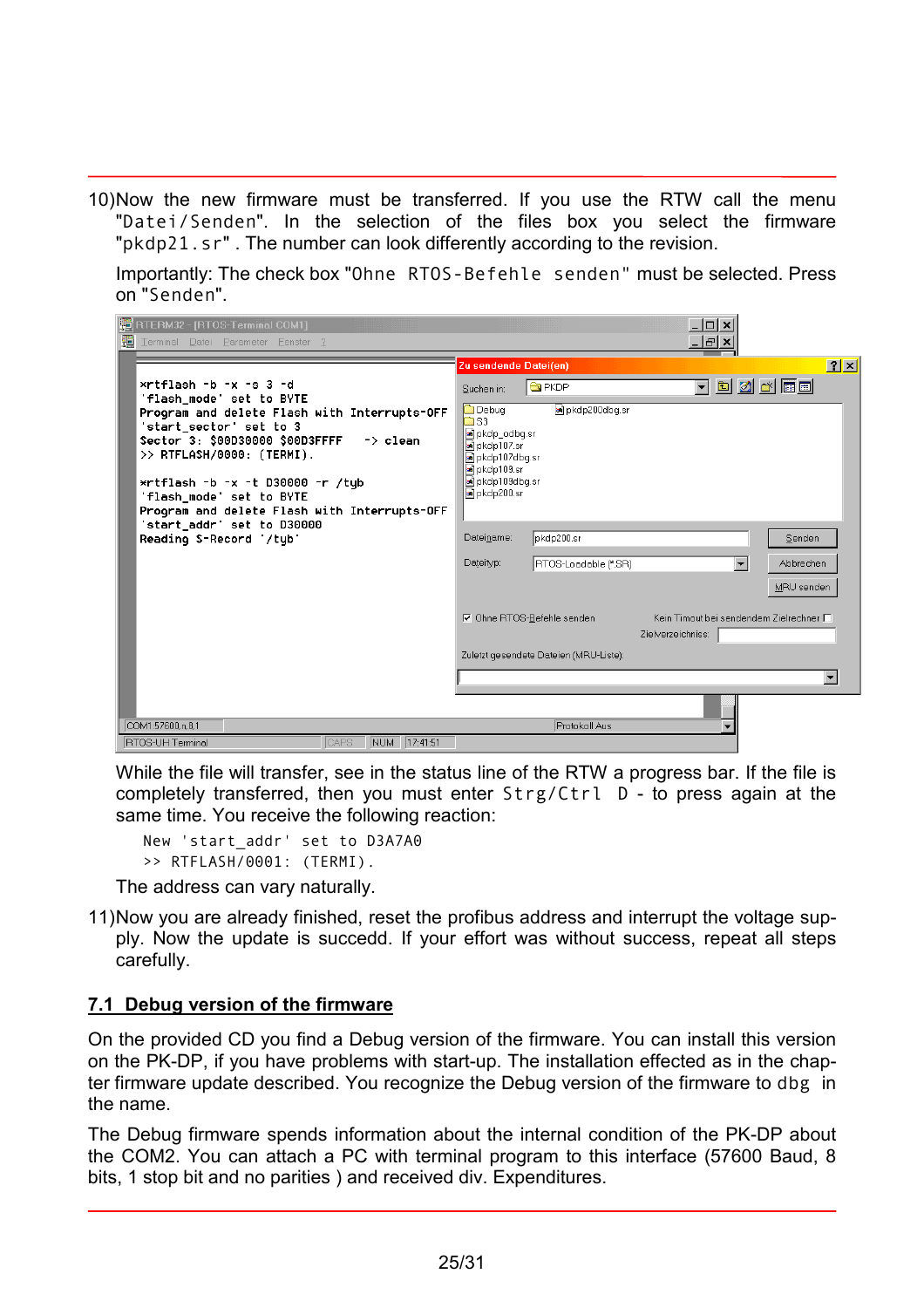The most important expenditures are the following:

During the initialization the PK-DP spends the data parameters and config telegram. You can examine whether the desired attitudes arrived on the PK-DP.

If the PK-DP gets new (i.e. the control byte has changed) data from the master, it always spends "Daten vom Master, Steuerbyte= $XX''$ .  $XX'$  is the new control byte. If new data from the PK-DP are handed over to the master, the expenditure "Daten zum Master: xxxxxxxx". xxxxxxxx are the first 4 byte, which will transfer to the master. Please consider, which the control byte and the data are shown in hexadecimals.

Data, which are send over the serial interface, are at the expenditure "Send COM1/2: YY daten verschickt" to recognize. When receiving "COM1 YY Zeichen empfangen" is shown. YY is the number of characters. The expenditure "Receive COM1: Puffer  $Z$  in Arbeit" shows that for the PK-DP a receive buffer is finished, which can be handed over to the master.

The further expenditures are internal conditions.

## **H I N T:**

Internal speed of operation is strongly limited by the debug expenditures. The cycle times can rise from <10 ms to several 100 ms. You may set also the Profibus watchdog not to small values, otherwise the Watchdog can react.

After successful start-up you should bring the original firmware in again!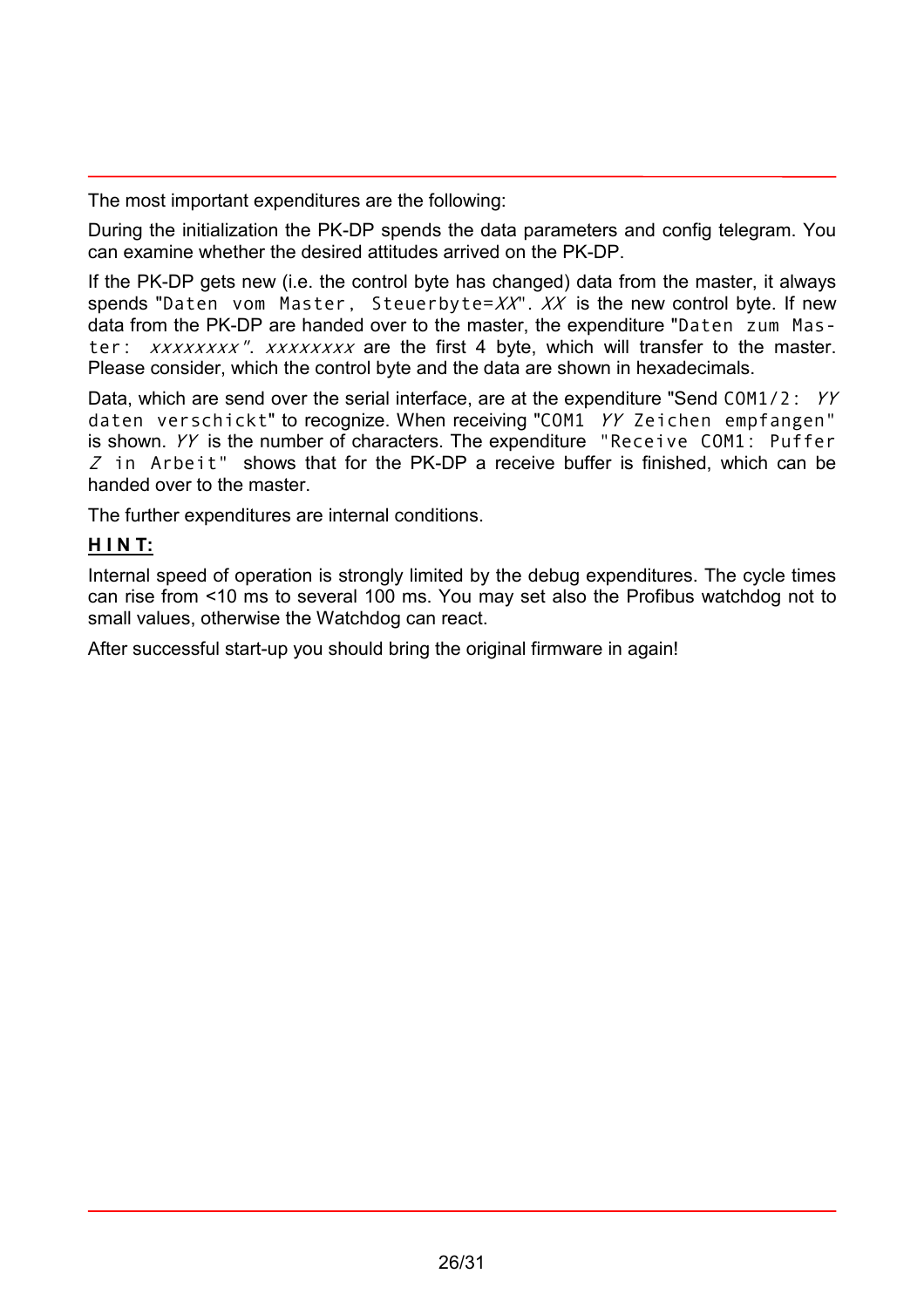# <span id="page-26-0"></span>**8 Configuration/Parameter**

If you have no Profibus configurator, you must provide the configuration and parameter telegram by hand. In the following chapters you find the necessary information for it.

#### **8.1 Configuration telegram**

The configuration telegram consists depending upon number and size of the entrances and exits of module identifications. With the module identification you can select the mode of operation of the PK-DP. Select from the following table your configuration:

| Module name     | Data length   Parameter |                                       |
|-----------------|-------------------------|---------------------------------------|
| <b>ASCII 4B</b> |                         | 4 byte   C1, 83, 83, 01               |
| ASCII_8B        |                         | 8 byte   C1, 87, 87, 01               |
| ASCII 16B       |                         | 16 byte $ C1, 8F, 8F, 01$             |
| ASCII 32B       |                         | 32 byte   C1, 9F, 9F, 01              |
| ASCII_64B       |                         | 64 byte $ C1, BF, BF, 01$             |
| ASCII 128B      |                         | 128 byte $ C1, FF, FF, 01$            |
| ASCII_160B      |                         | 160 byte   CO, FF, FF, C1, CF, CF, 01 |

#### **8.2 Parameter telegram**

The parameter telegram consists of bus scope parameters and of PK-DP specific parameters.

#### **8.2.1 Bus scope parameter**

The first 7 bytes (byte 1 to byte 7) of the parameter telegram contain bus scope parameters, which are standardized after EN 50170, whereby byte 5 and 6 contain the Vendor ID (Hexcode 0x069C). The attitudes of the remaining bytes depend on your net configuration (see to EN 50170).

| <b>Byte</b> | Parameter                                    | Value   Hexcode | Default value |
|-------------|----------------------------------------------|-----------------|---------------|
|             | Watchdog etc                                 |                 |               |
| ا 2         | WD_Fact_1                                    |                 |               |
|             | $3 WD$ Fact 2 (TWD=10ms*WD Fact 1*WD Fact 2) |                 |               |
|             | 4 TSDR                                       |                 |               |
|             | 5   ID number High                           | 0x06            | 0x06          |
| 6 I         | ID number Low                                | 0x9C            | 0x9C          |
|             | Group Ident                                  |                 |               |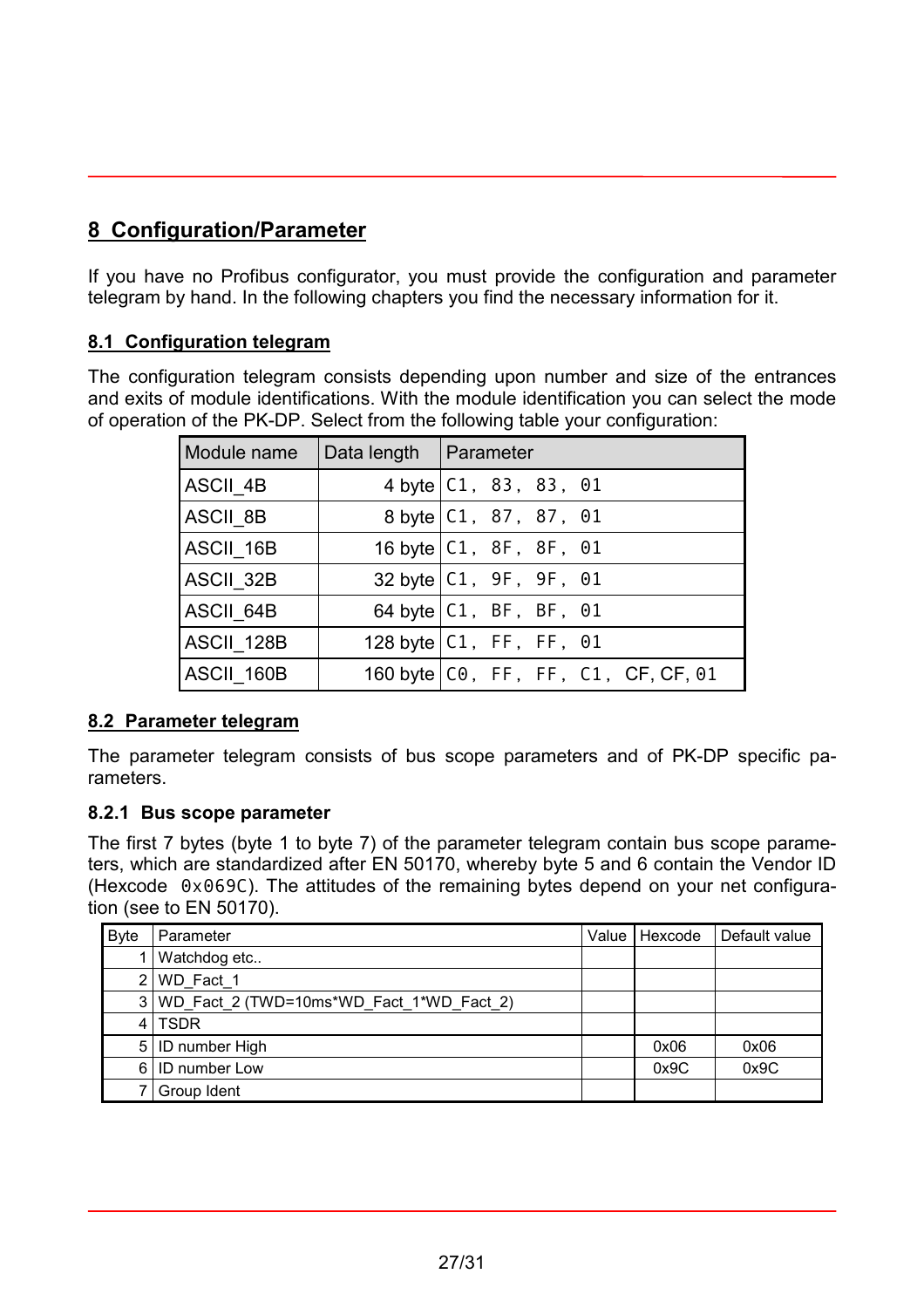## <span id="page-27-0"></span>**8.2.2 Specific parameters of the PK-DP**

The following 25 bytes (byte 8 to byte 32) of the parameter telegram contains PK-DP specific parameters.

| <b>Byte</b>     | Parameter               | Value                                       | Hexcode | Default |  |
|-----------------|-------------------------|---------------------------------------------|---------|---------|--|
| 8               |                         | 0x00 because of SPC3                        | 0x00    | 0x00    |  |
| 9               | COM1:                   | ASCII driver with Idle time end recognition | 0x00    | 0x00    |  |
|                 | Move mode               | <b>ASCII driver fixed length</b>            | 0x01    |         |  |
|                 |                         | ASCII driver stop character                 | 0x02    |         |  |
|                 |                         | ASCII driver starting/stop character        | 0x03    |         |  |
| 10              | COM1:                   | 75 Baud                                     | 0x00    | 0x09    |  |
|                 | Baud rate               | 110 Baud                                    | 0x01    |         |  |
|                 |                         | 300 Baud                                    | 0x02    |         |  |
|                 |                         | 600 Baud                                    | 0x03    |         |  |
|                 |                         | <b>1200 Baud</b>                            | 0x04    |         |  |
|                 |                         | 2400 Baud                                   | 0x05    |         |  |
|                 |                         | 3600 Baud                                   | 0x06    |         |  |
|                 |                         | 4800 Baud                                   | 0x07    |         |  |
|                 |                         | 7200 Baud                                   | 0x08    |         |  |
|                 |                         | 9600 Baud                                   | 0x09    |         |  |
|                 |                         | 19200 Baud                                  | 0x0A    |         |  |
|                 |                         | 38400 Baud                                  | 0x0B    |         |  |
|                 |                         | 57600 Baud                                  | 0x0C    |         |  |
|                 |                         | 76800 Baud                                  | 0x0D    |         |  |
| 11              | COM1:<br>Handshake      | XON/XOFF                                    | 0x00    | 0x02    |  |
|                 |                         | RTS/CTS                                     | 0x01    |         |  |
|                 |                         | no handshake                                | 0x02    |         |  |
| 12 <sub>1</sub> | COM1:                   | 5 bits                                      | 0x05    | 0x08    |  |
|                 | Number of bits          | 6 bits                                      | 0x06    |         |  |
|                 |                         | 7 bits                                      | 0x07    |         |  |
|                 |                         | 8 bits                                      | 0x08    |         |  |
| 13              | COM1:                   | 1 stop bit                                  | 0x01    | 0x01    |  |
|                 | Amount of stop bit      | 2 stop bit                                  | 0x02    |         |  |
| 14              | COM1:                   | no parity (NO)                              | 0x00    | 0x00    |  |
|                 | Parity                  | even parity (even)                          | 0x01    |         |  |
|                 |                         | odd parity (odd)                            | 0x02    |         |  |
| 15              | COM1: Start indication  | ASCII-Code of the start character 0255      | 0xXX    | 0x02    |  |
| 16              | COM1: Stop indication   | ASCII-Code of the stop character 0255       | 0xXX    | 0x03    |  |
| 17              | COM1: Telegram length   | $1255$ bytes                                | 0xXX    | 0x01    |  |
| 18              | COM1:                   | without wait                                | 0x00    | 0x01    |  |
|                 | Reading from input data | with wait                                   | 0x01    |         |  |
| $19 + 20$       | COM1: Idle time (*1ms)  | $065535 * 1 ms$                             | 0xXXXX  | 0x0064  |  |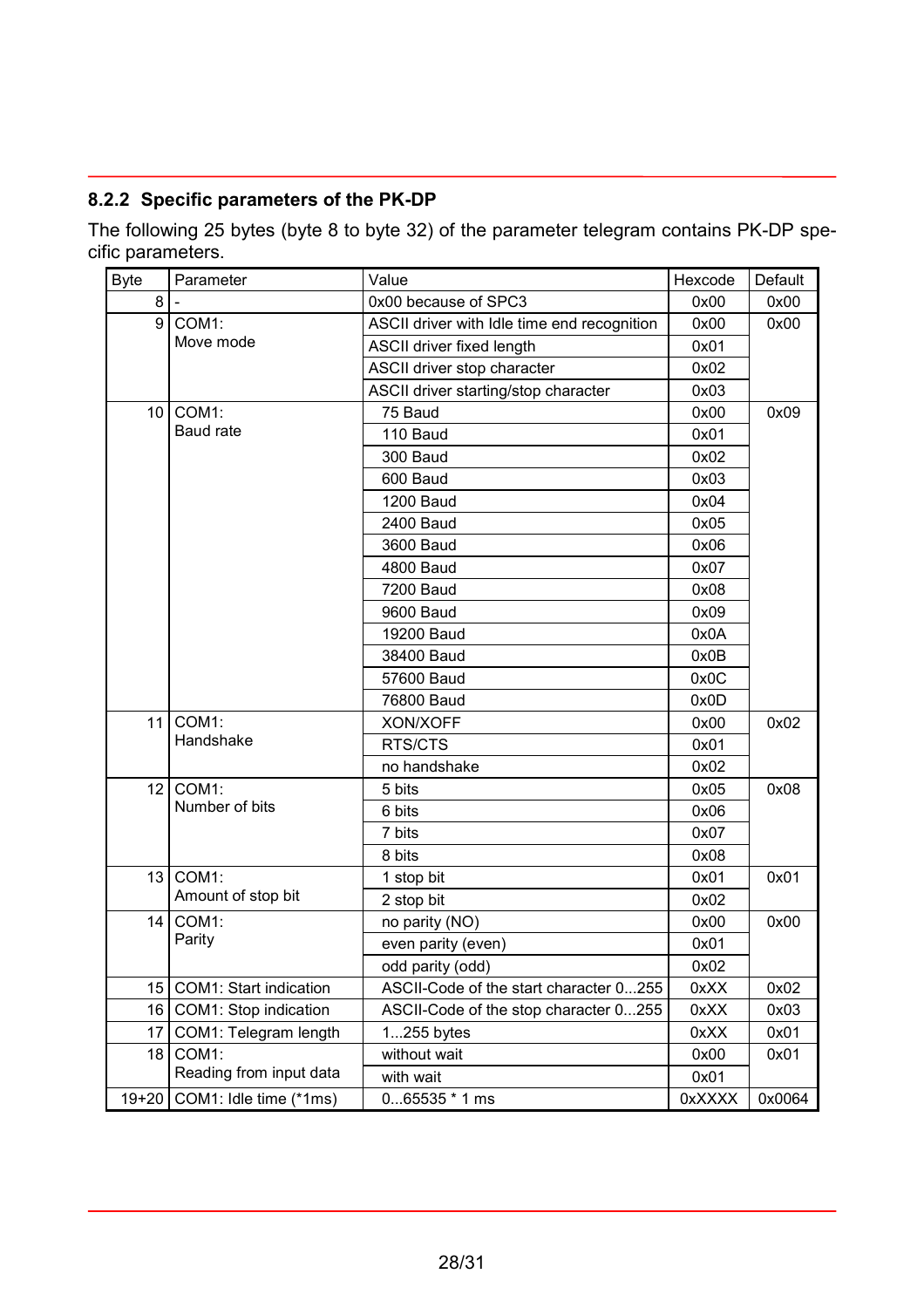| <b>Byte</b>     | Parameter               | Value                                       | Hexcode | Default |  |
|-----------------|-------------------------|---------------------------------------------|---------|---------|--|
| 21              | COM2:                   | ASCII driver with Idle time end recognition | 0x00    | 0x00    |  |
|                 | Move mode               | ASCII driver fixed length                   | 0x01    |         |  |
|                 |                         | ASCII driver stop character                 | 0x02    |         |  |
|                 |                         | ASCII driver starting/stop character        | 0x03    |         |  |
| 22              | COM2:                   | 75 Baud                                     | 0x00    | 0x09    |  |
|                 | <b>Baud rate</b>        | 110 Baud                                    | 0x01    |         |  |
|                 |                         | 300 Baud                                    | 0x02    |         |  |
|                 |                         | 600 Baud                                    | 0x03    |         |  |
|                 |                         | <b>1200 Baud</b>                            | 0x04    |         |  |
|                 |                         | 2400 Baud                                   | 0x05    |         |  |
|                 |                         | 3600 Baud                                   | 0x06    |         |  |
|                 |                         | <b>4800 Baud</b>                            | 0x07    |         |  |
|                 |                         | 7200 Baud                                   | 0x08    |         |  |
|                 |                         | 9600 Baud                                   | 0x09    |         |  |
|                 |                         | 19200 Baud                                  | 0x0A    |         |  |
|                 |                         | 38400 Baud                                  | 0x0B    |         |  |
|                 |                         | 57600 Baud                                  | 0x0C    |         |  |
|                 |                         | 76800 Baud                                  | 0x0D    |         |  |
| 23              | COM2:                   | XON/XOFF                                    | 0x00    | 0x02    |  |
|                 | Handshake               | RTS/CTS                                     | 0x01    |         |  |
|                 |                         | no handshake                                | 0x02    |         |  |
| 24              | COM2:                   | 5 bits                                      | 0x05    | 0x08    |  |
|                 | Number of bits          | 6 bits                                      | 0x06    |         |  |
|                 |                         | 7 bits                                      | 0x07    |         |  |
|                 |                         | 8 bits                                      | 0x08    |         |  |
| 25              | COM2:                   | 1 stop bit                                  | 0x01    | 0x01    |  |
|                 | Amount of stop bit      | 2 stop bit                                  | 0x02    |         |  |
| 26              | COM2:                   | no parity (NO)                              | 0x00    | 0x00    |  |
|                 | Parity                  | even parity (even)                          | 0x01    |         |  |
|                 |                         | odd parity (odd)                            | 0x02    |         |  |
| 27 <sup>1</sup> | COM2: Start indication  | ASCII-Code of the start character 0255      | 0xXX    | 0x02    |  |
| 28              | COM2: Stop indication   | ASCII-Code of the stop character 0255       | 0xXX    | 0x03    |  |
| 29              | COM2: Telegram length   | 1255 bytes                                  | 0xXX    | 0x01    |  |
| 30              | COM2:                   | without wait                                | 0x00    | 0x01    |  |
|                 | Reading from input data | with wait                                   | 0x01    |         |  |
| $31 + 32$       | COM2: Idle time (*1ms)  | $065535 * 1 ms$                             | 0xXXXX  | 0x0064  |  |

#### References to the individual bytes:

**Byte 9/21:** The driver with Idle time end recognition recognizes after the adjusted Idle time (Byte19/20 and/or. 31/32) the end of a data telegram. This end recognition takes place also at the other drivers. If the end recognition over the time is not to take place, then the Idle time is to set to 0.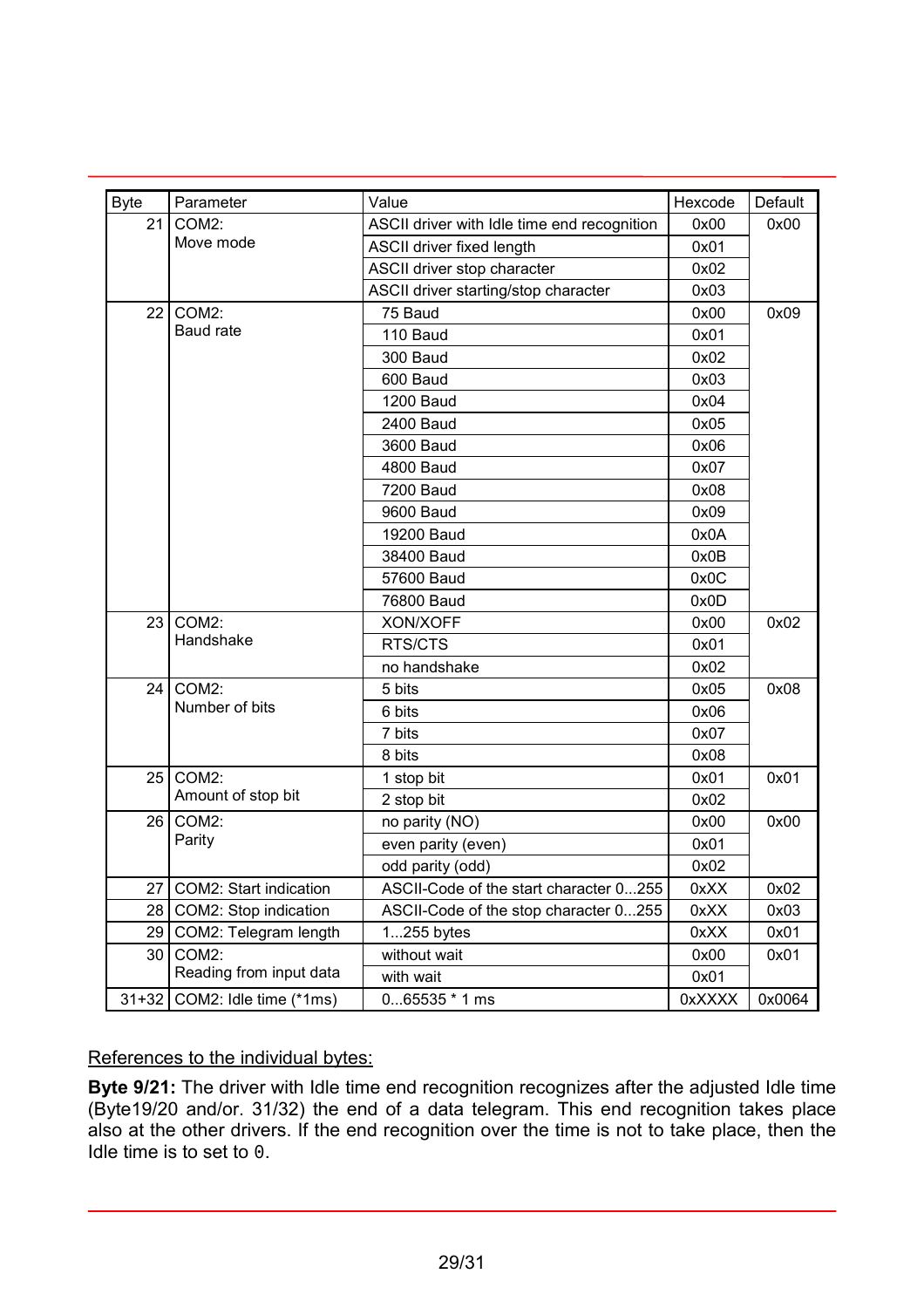**Byte 11/23:** One selects XON/XOFF, only 7 bits data can be transferred. The highest bit is set to 0, i.e. the character set from  $0 \times 01$  to  $0 \times 7$ F is available. In the RTS/CTS mode all possible 255 characters will transfer, which flow control realized over RTS/CTS. If you select "no handshake", RTS is set to 1, i.e. the opposite side may send and CTS is switched off. All 255 possible characters can be transmitted .

**Byte 19/20 and/or. 31/32:** You must place the Hexcode for the Idle time in the Motorola format (High byte first). If the time is set to 0, no monitoring takes place.

**Byte 15/27:** The start character finds only consideration with choice "ASCII driver starting/stop character".

**Byte 16/28:** The stop character finds only consideration with choice "ASCII drivers stop character" and " ASCII drivers starting/stop character".

**Byte 17/29:** The telegram length finds only consideration with choice "ASCII drivers fixed length".

**Byte 18/30:** If input data are requested "without wait", then the Slave answers on a request of the master with the data length 0, if no data are present. In the mode of operation "with wait" only an answer will sent away if valid input data are present.